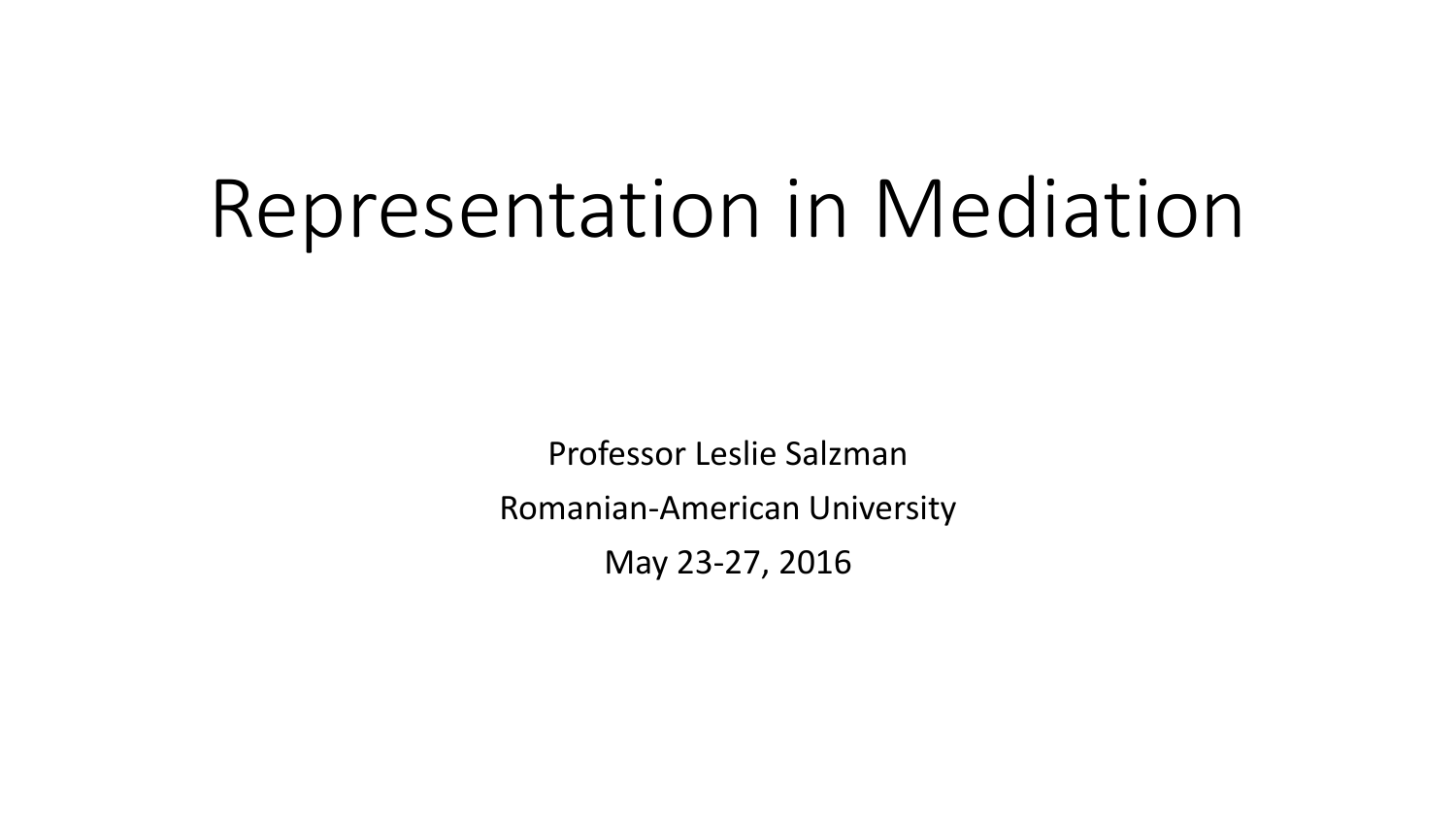#### What does disability mean to you?

# •Why is disability discrimination different?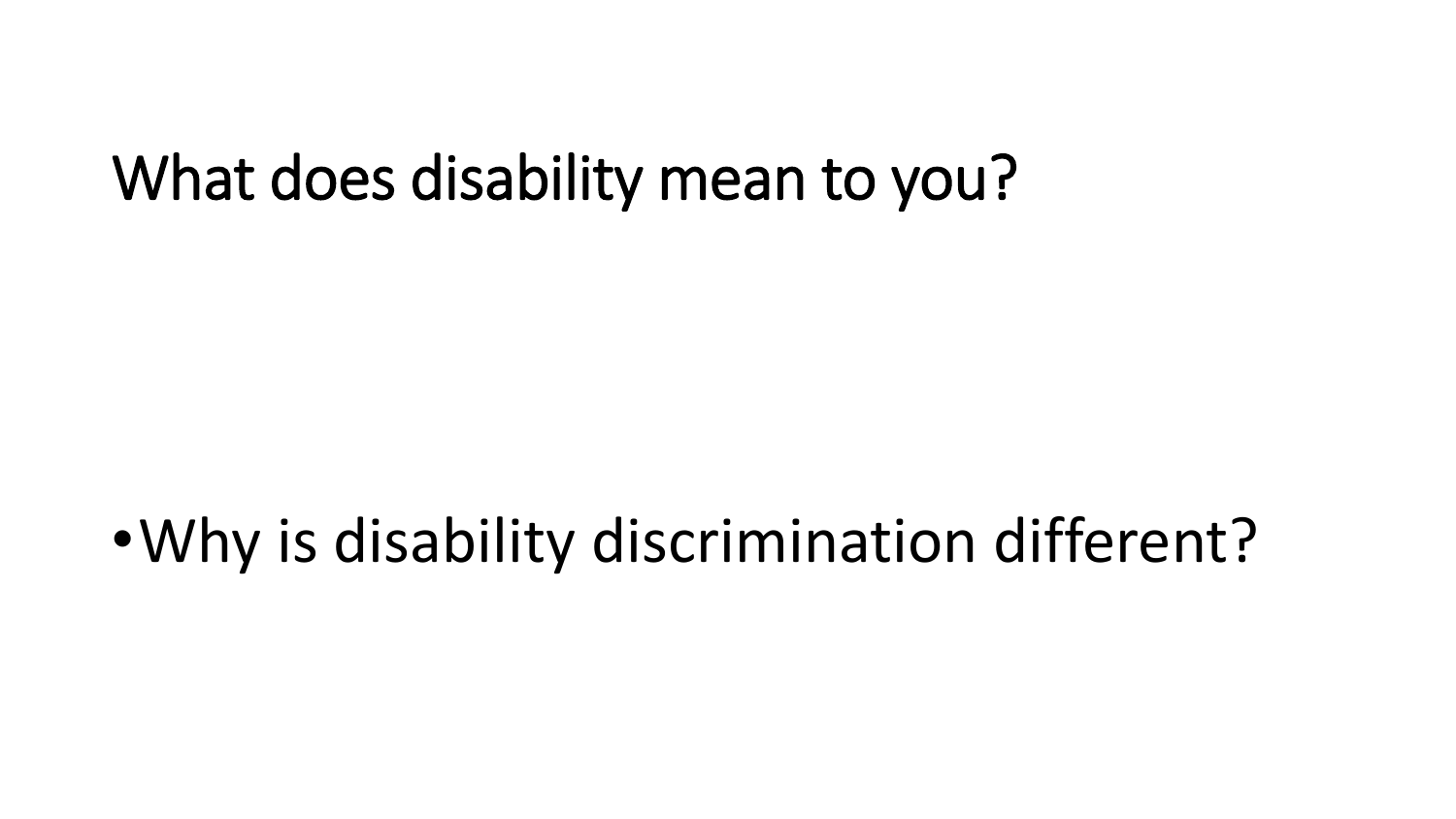# •Balancing Competing Interests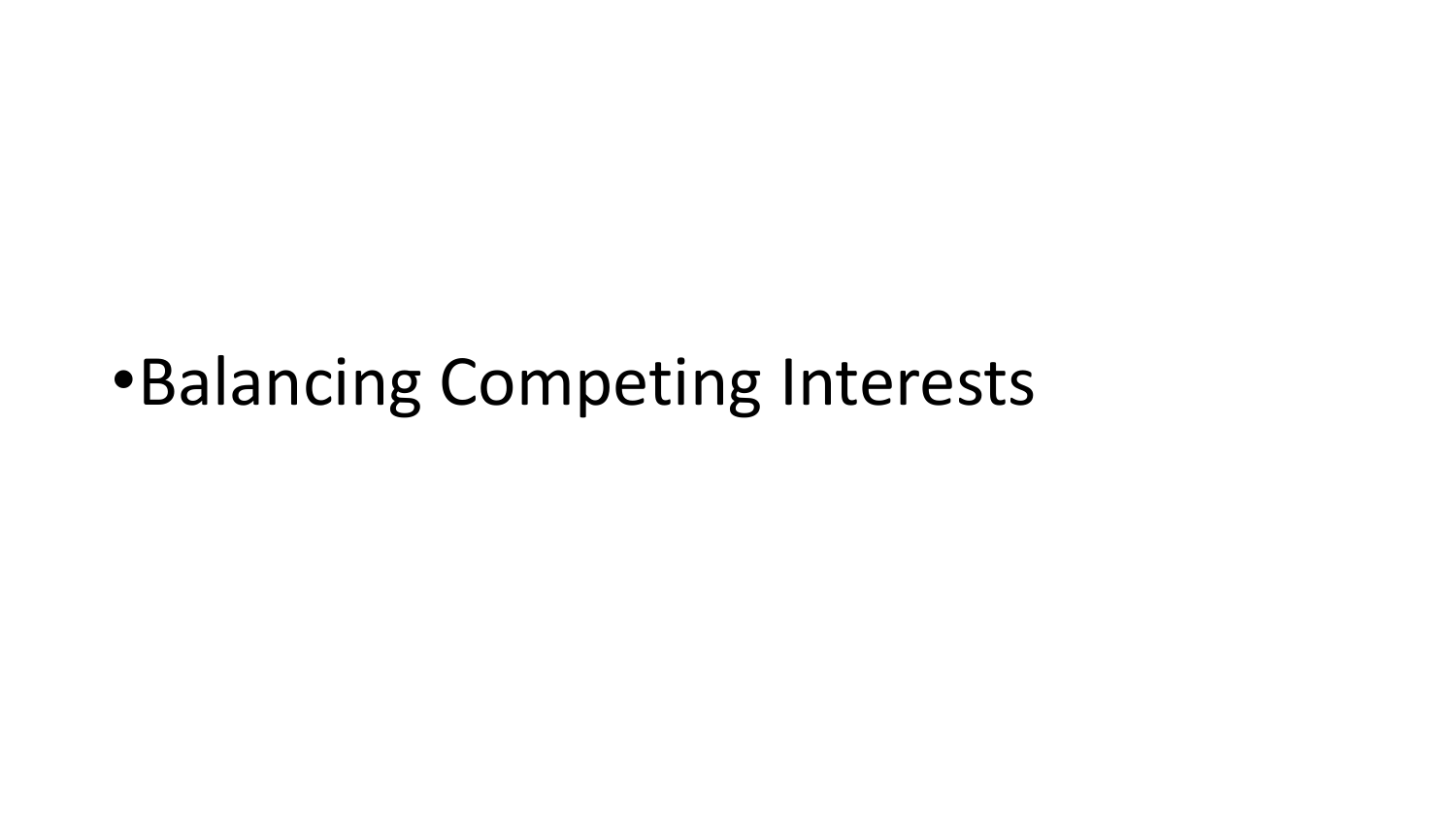Americans with Disabilities Act: 1990, 2008 Sec. 12101: Purpose

- •(1) to provide a clear and comprehensive national mandate for the elimination of discrimination against individuals with disabilities;
- •(2) to provide clear, strong, consistent, enforceable standards
- •(3) Federal role in enforcing standards;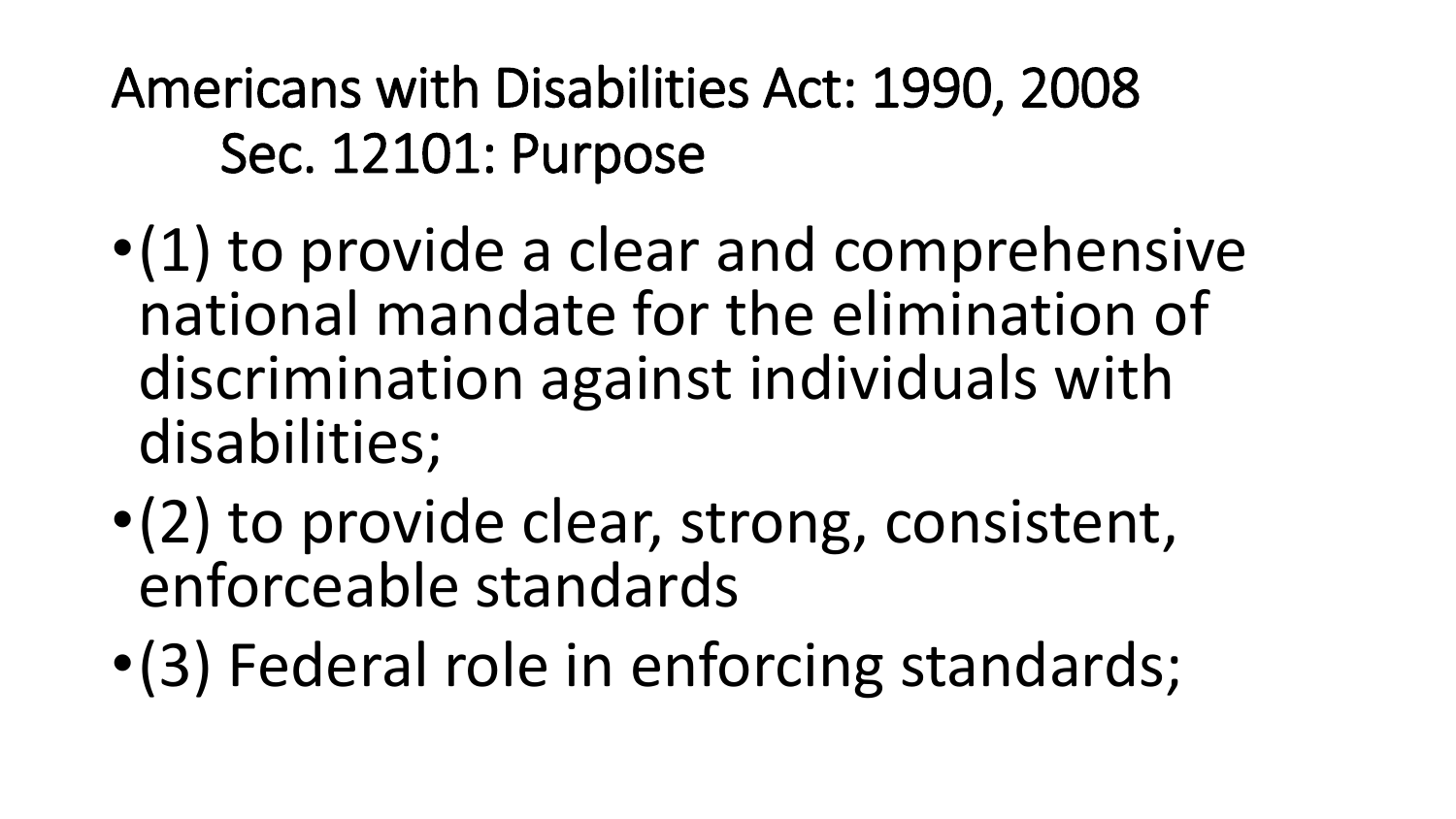#### Sec. 12112. Discrimination in Employment

•(a) General rule. **No covered entity** shall discriminate against a **qualified individual** on the basis of disability in regard to job application procedures, the hiring, advancement, or discharge of employees, employee compensation, job training, and other terms, conditions, and privileges of employment.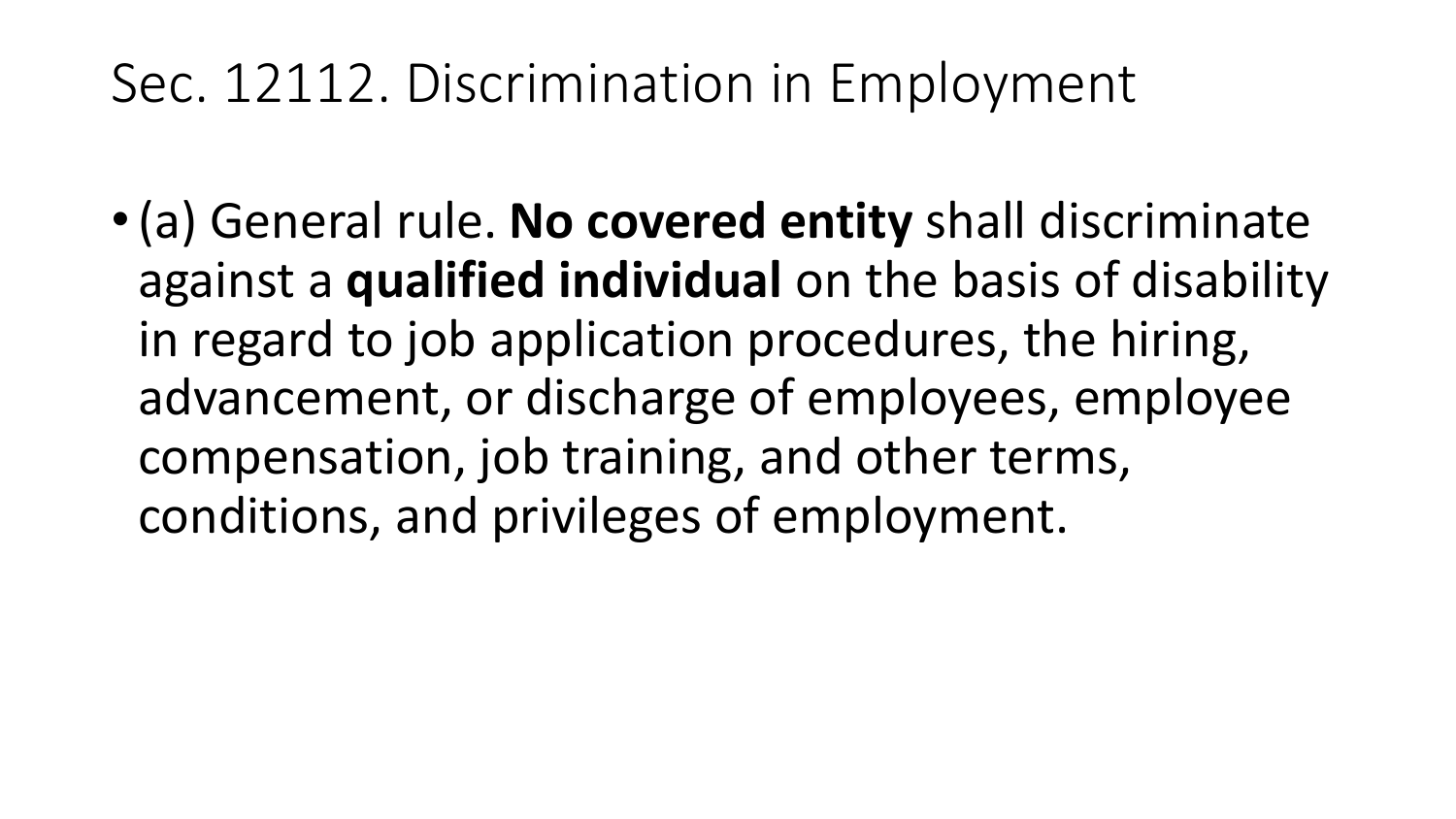Employer

•"Employer" **15 or more employees for each working day in each of 20 or more calendar weeks** in current or previous year, and any agent of such person,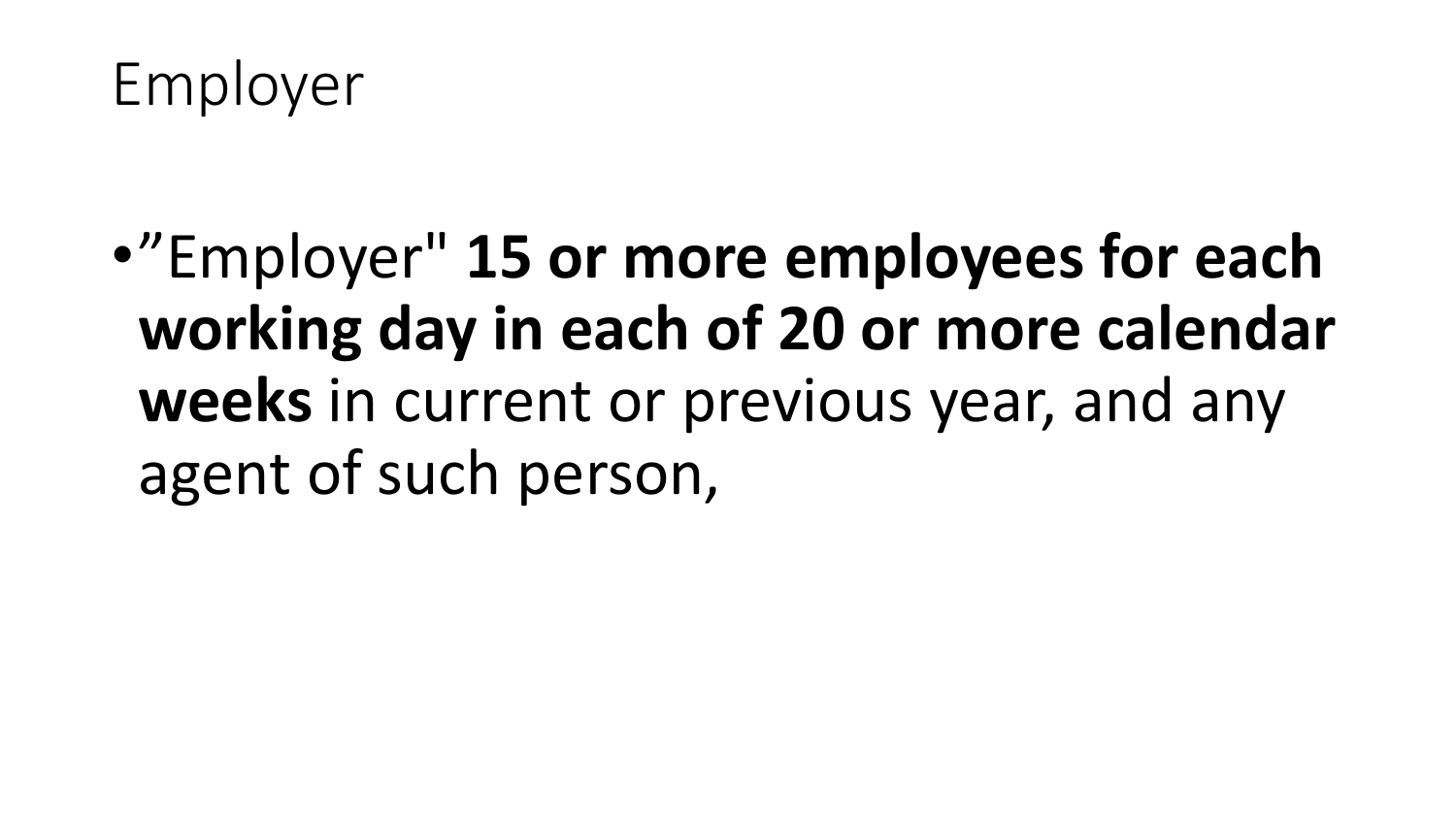#### Sec. 12102. Definition of Disability

•"Disability" = a physical or mental impairment that substantially limits one or more major life activities of such individual;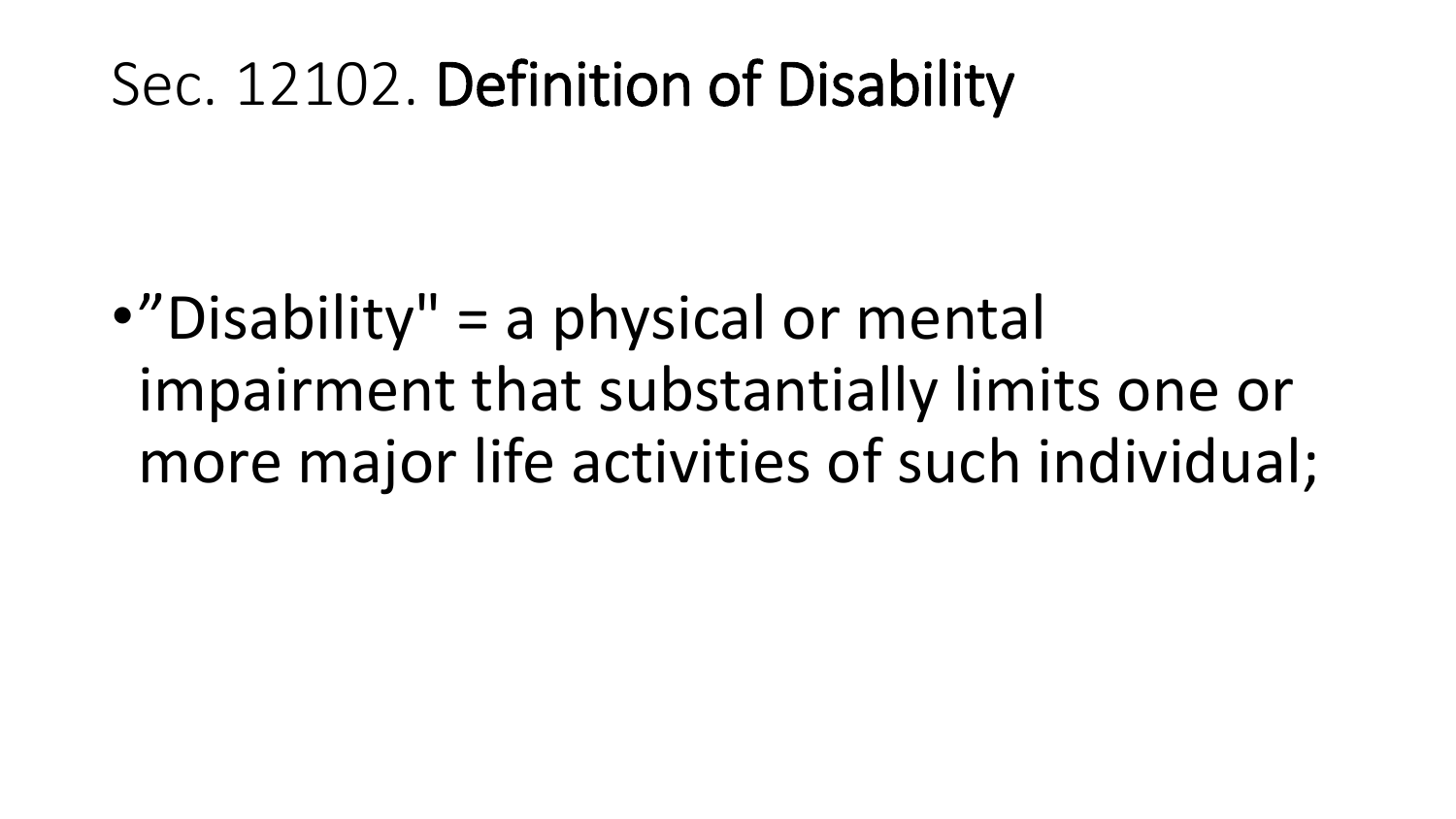## Major Life Activities

•(A) Major life activities *include, but are not limited to*, caring for oneself, performing manual tasks, seeing, hearing, eating, sleeping, walking, standing, lifting, bending, speaking, breathing, learning, reading, concentrating, thinking, communicating, and working.

•(B) Major bodily functions. A major life activity also includes the operation of a major bodily function.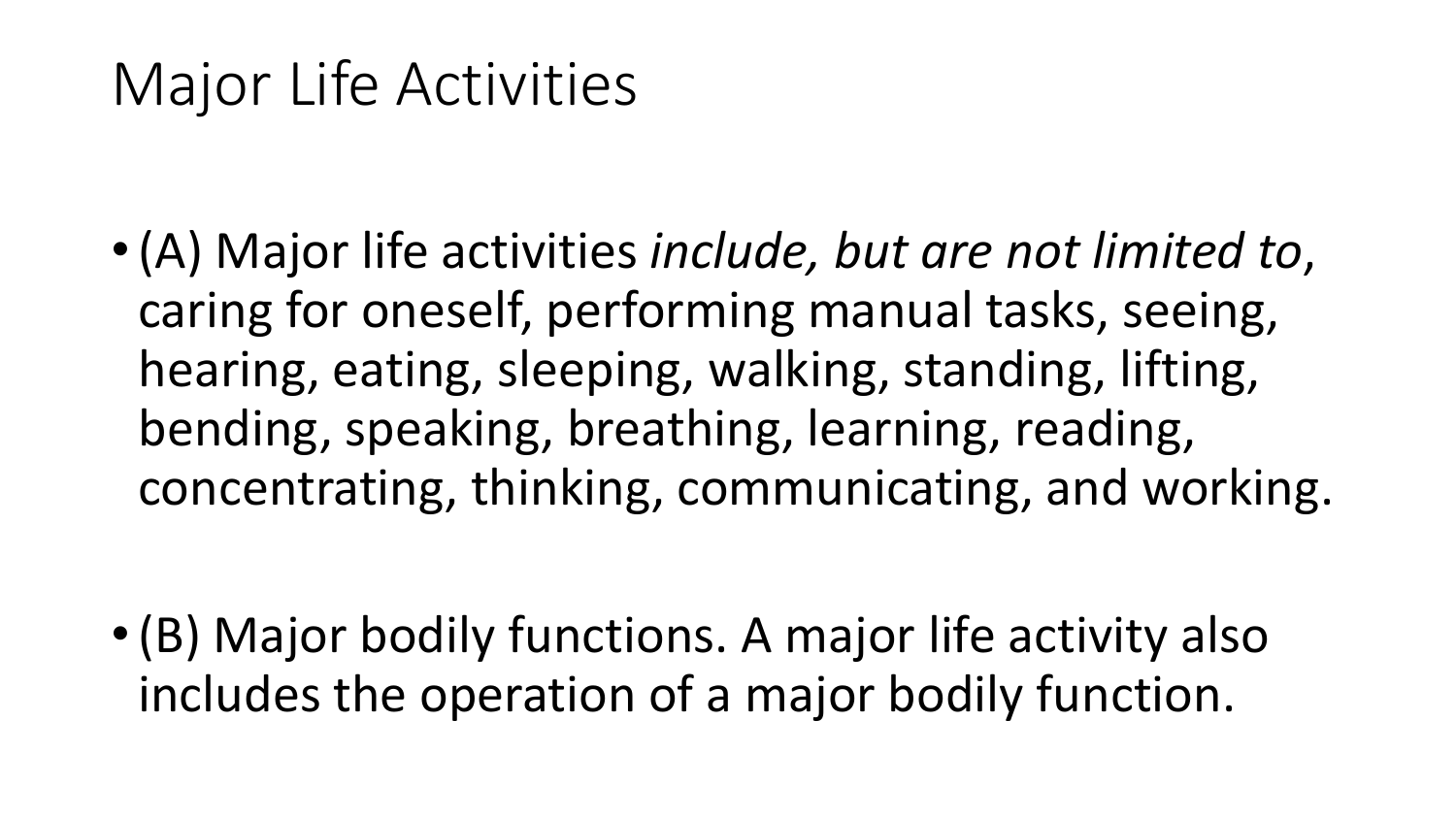# Definition: (8) Qualified individual

- An individual who, **with or without reasonable accommodation**, can perform the essential functions of the employment position.
- Can consider employer's judgment about essential job functions,… written job descriptions shall be evidence of essential job functions.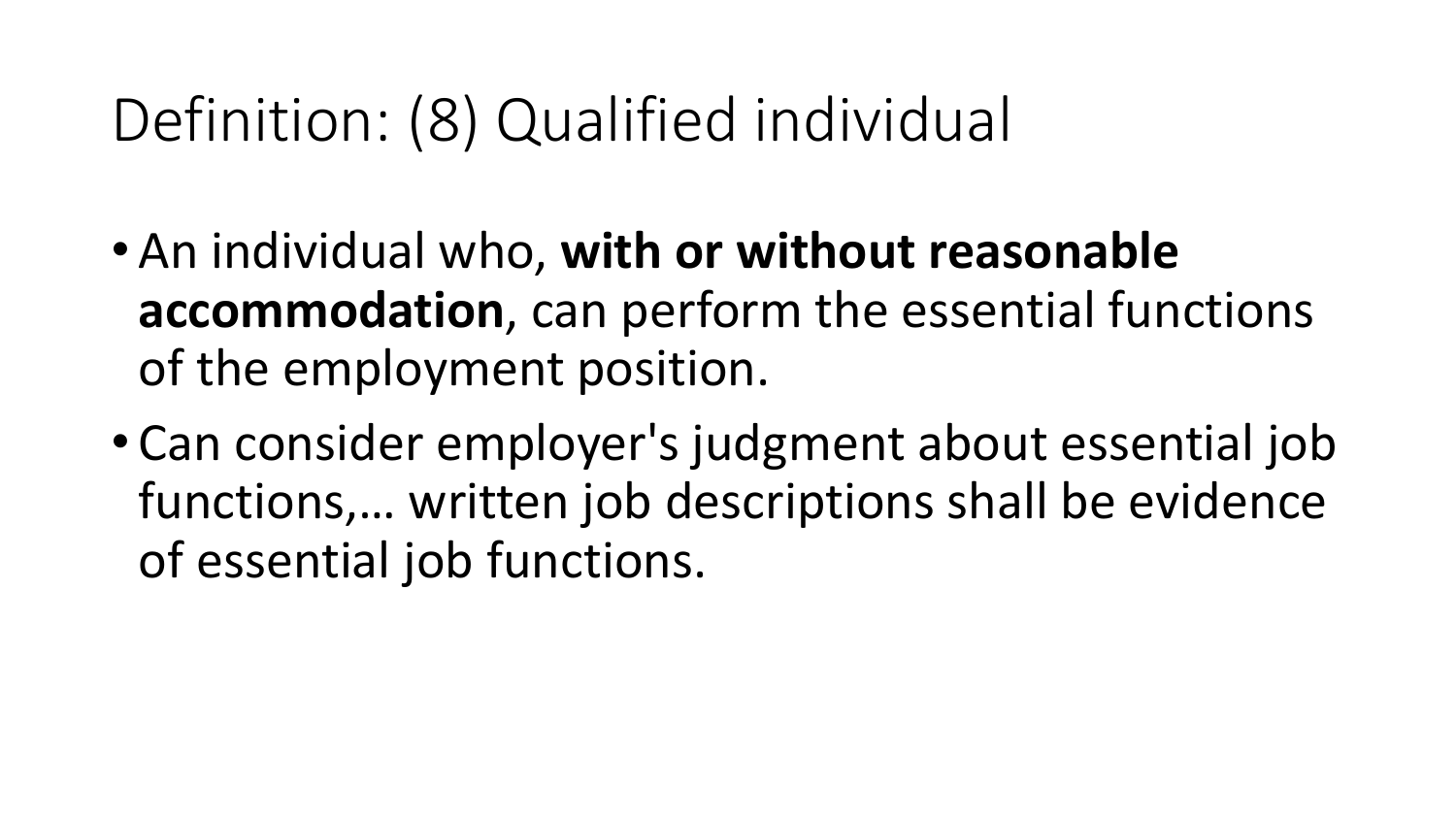# "Reasonable accommodation" may include

- (A) making facilities accessible to and usable by individuals with disabilities; and
- (B) job restructuring, part-time or modified work schedules, reassignment to a vacant position, acquisition or modification of equipment or devices, appropriate adjustment or modifications of examinations, training materials or policies, the provision of qualified readers or interpreters, and other similar accommodations for individuals with disabilities.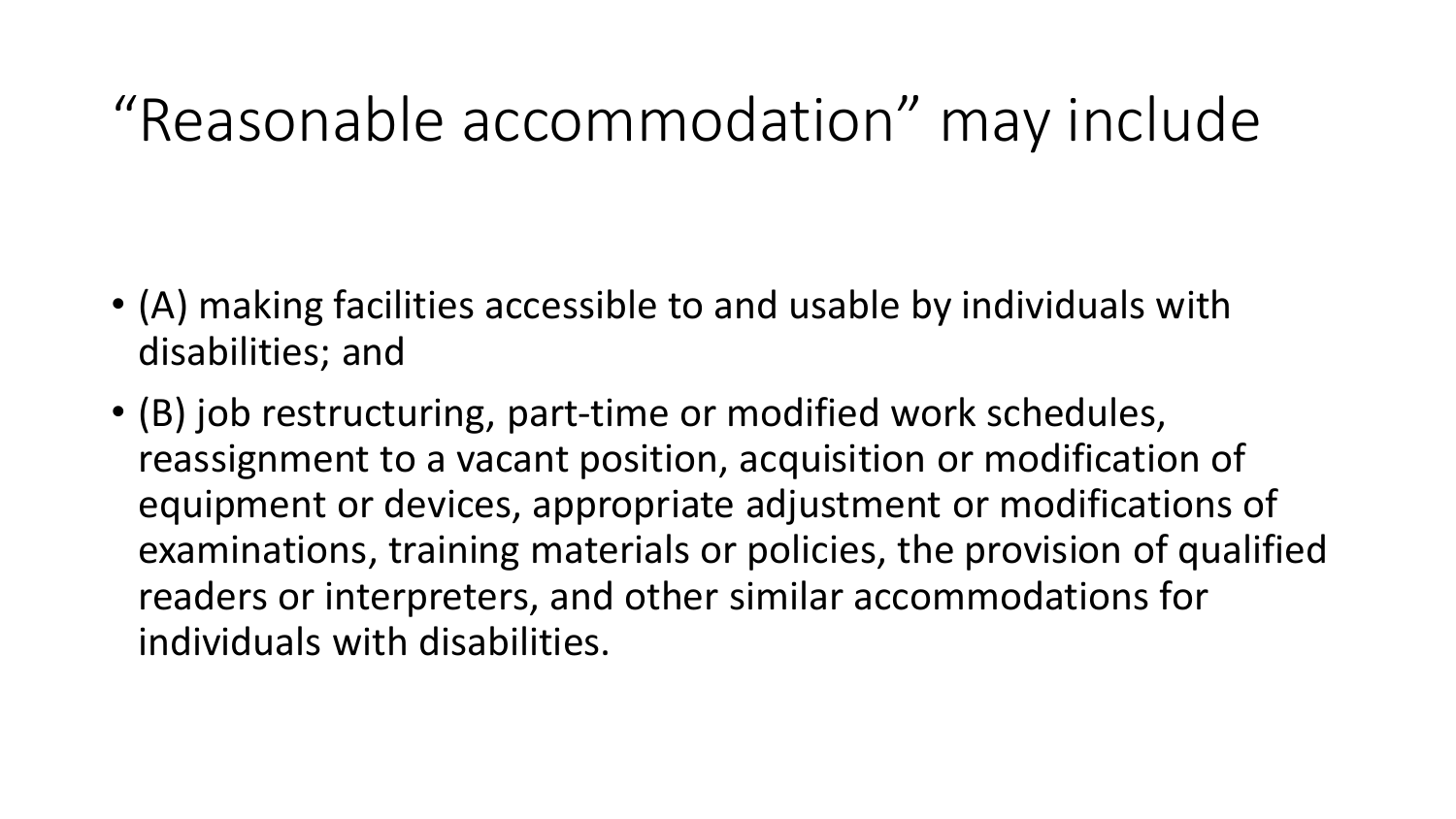# •The Interactive Process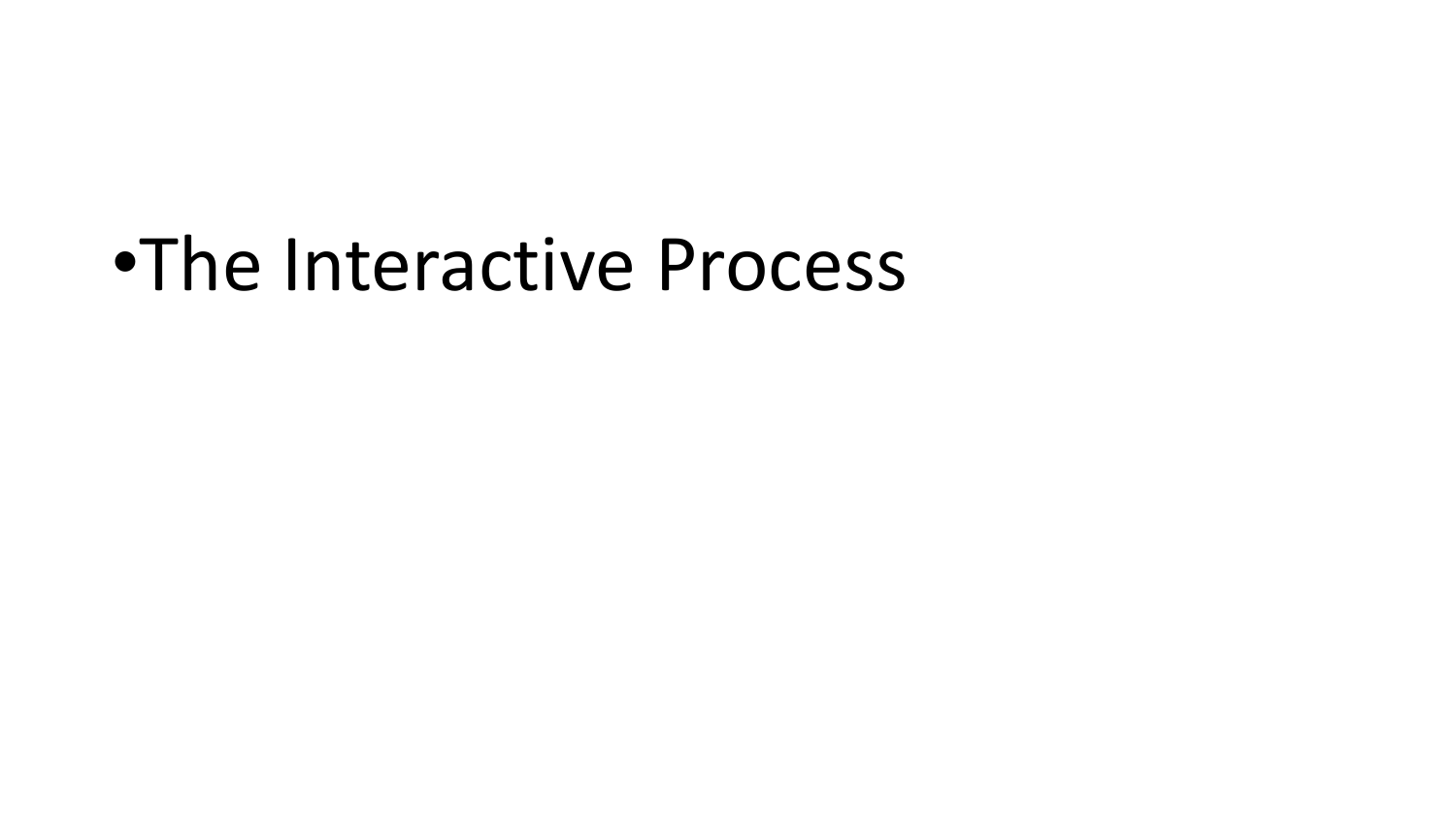#### Sec. 12103(1) Auxiliary aids and services includes:

- (A) qualified interpreters or other effective methods of making aurally delivered materials available to individuals with hearing impairments;
- (B) qualified readers, taped texts, or other effective methods of making visually delivered materials available to individuals with visual impairments;
- (C) acquisition or modification of special equipment or devices; and
- (D) other similar services and actions.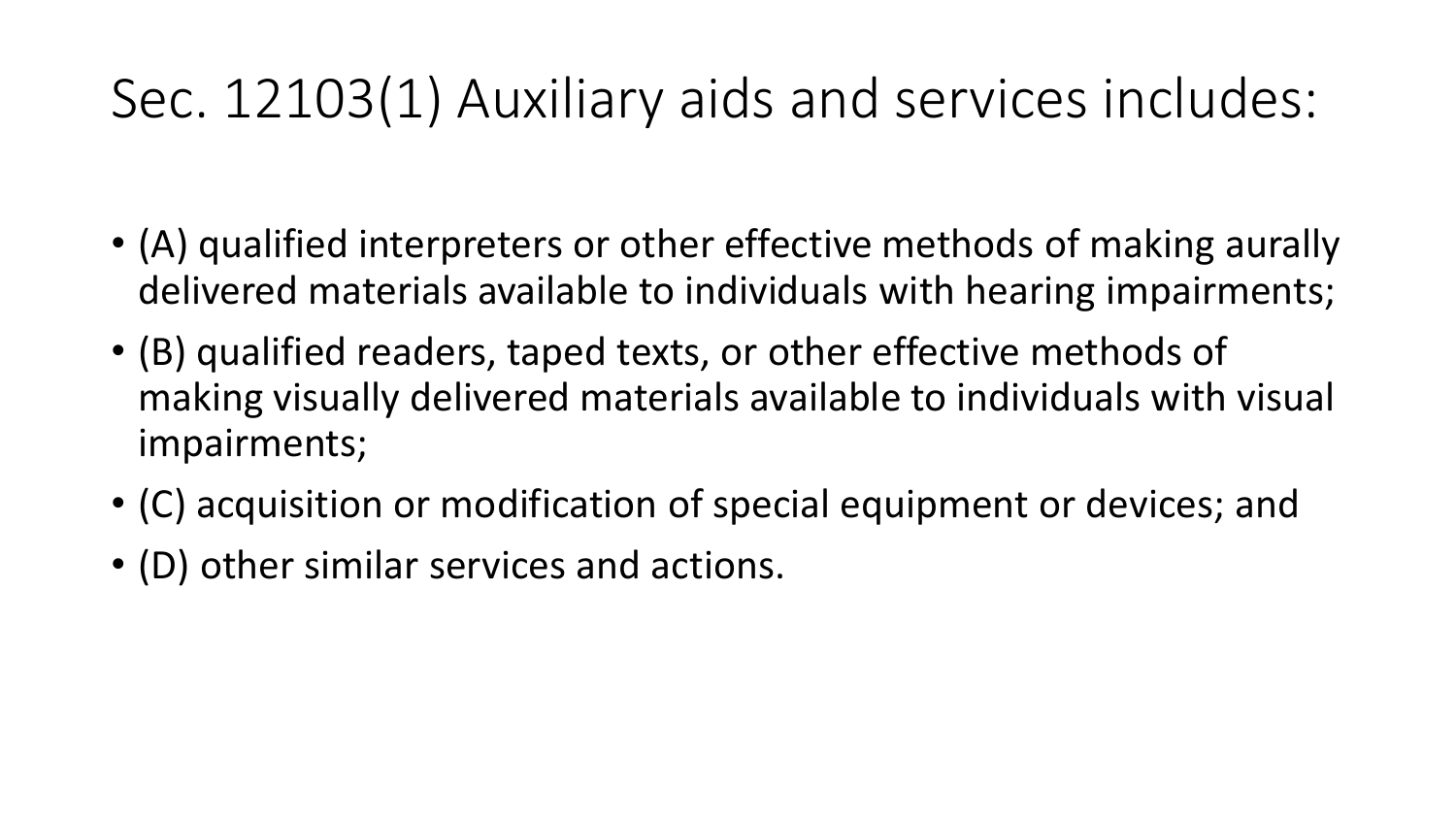(10) Undue hardship means an action requiring significant difficulty or expense

- Factors to be considered.
- (i) type and cost of the accommodation needed;
- (ii) the overall financial resources of the particular facility involved- number of employees; effect on expenses and resources, or other impact on the operation of the facility;
- (iii) the overall size and financial resources of the larger covered entity;
- (iv) the type of operation or operations of the covered entity, including the composition, structure, and functions of the workforce of such entity; the geographic separateness, administrative, or fiscal relationship of the particular facility to the larger covered entity.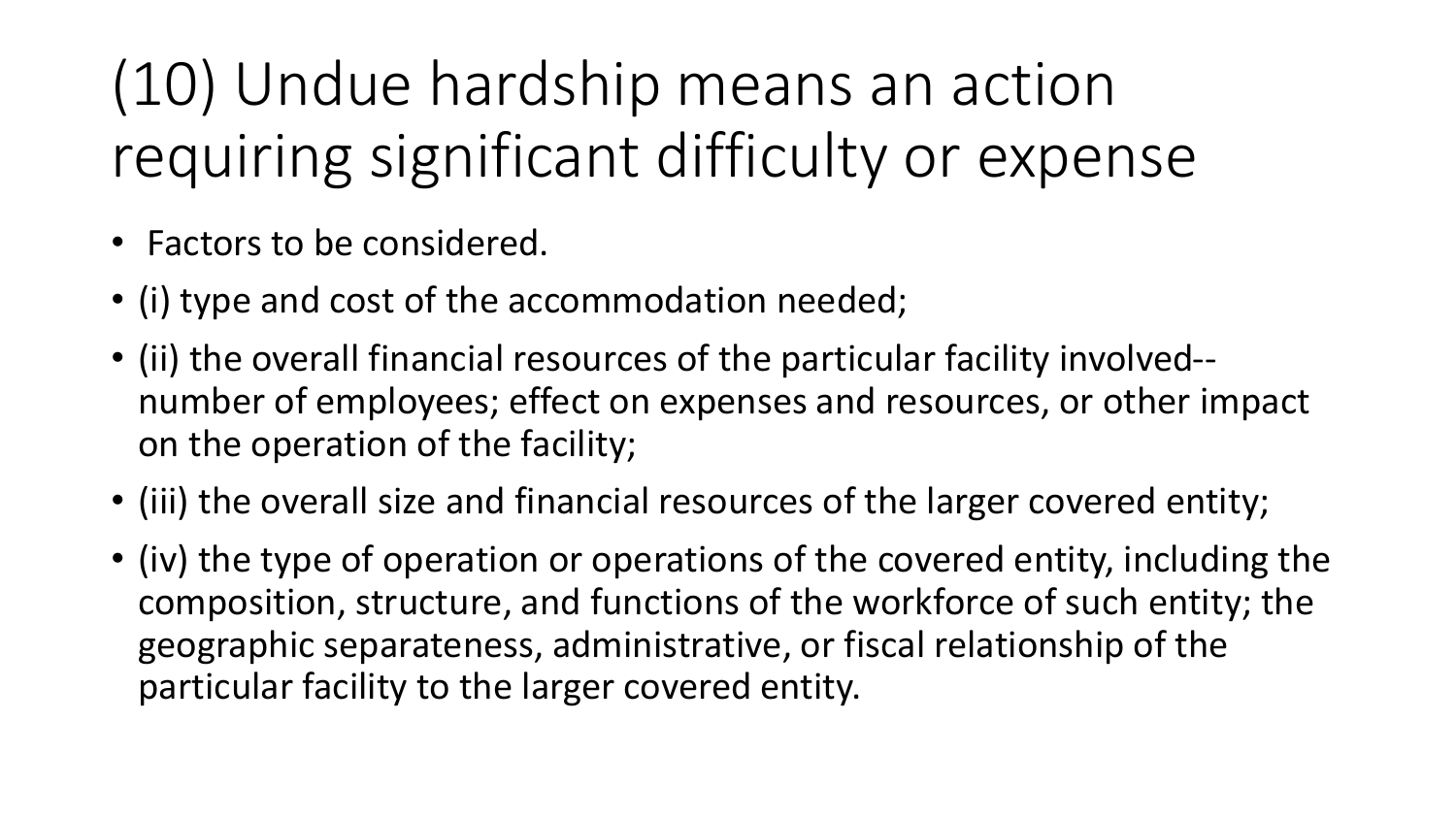"Discriminate against a qualified individual on the basis of disability" includes

- not making reasonable accommodations to the known physical or mental limitations of an otherwise qualified individual with a disability who is an applicant or employee, unless employer can demonstrate that accommodation would impose an **undue hardship** on the operation of the business of such covered entity; or
- denying employment opportunities to an otherwise eligible job applicant or employee, if such denial is based on the need to make reasonable accommodation to the physical or mental impairments of the employee or applicant; or
- Disability-related harassment.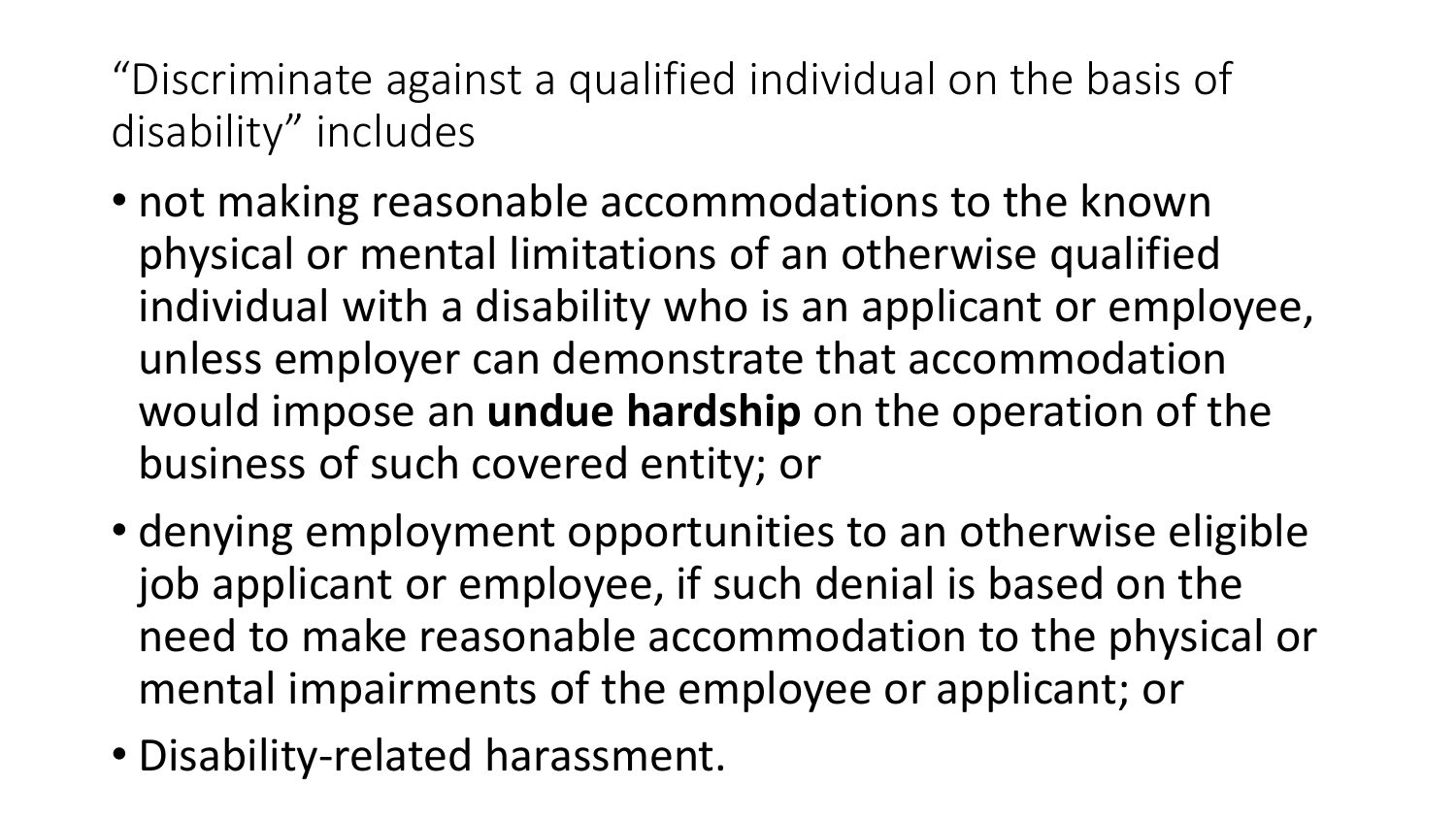# Relief

#### • Restore Status Quo:

- Reinstatement
- Back Pay- **Must Show Mitigation**
- •Incidental Damages
- Emotional Distress, Punitive Damages- Amount based on # of employees
- All is taxable, unless physical injury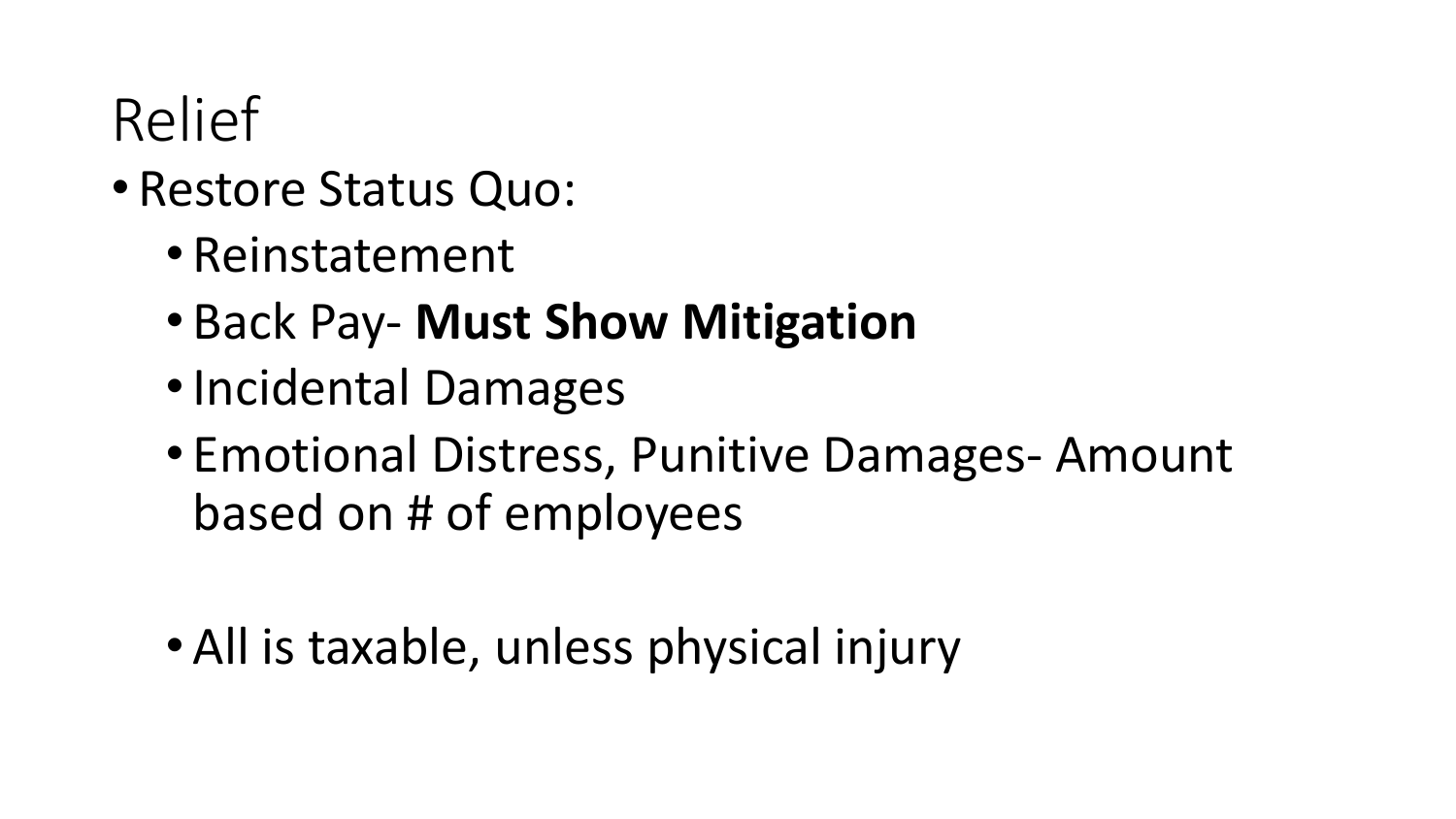#### ROMANIAN Ordinance On Preventing and Punishing All Forms of Discrimination

- **Chapter I – Principles and Definitions**
- Art. 1 (1) In Romania, as a democratic and social state governed by the rule of law, human dignity, citizens' rights and freedoms, free development of human personality represent supreme values and shall be guaranteed.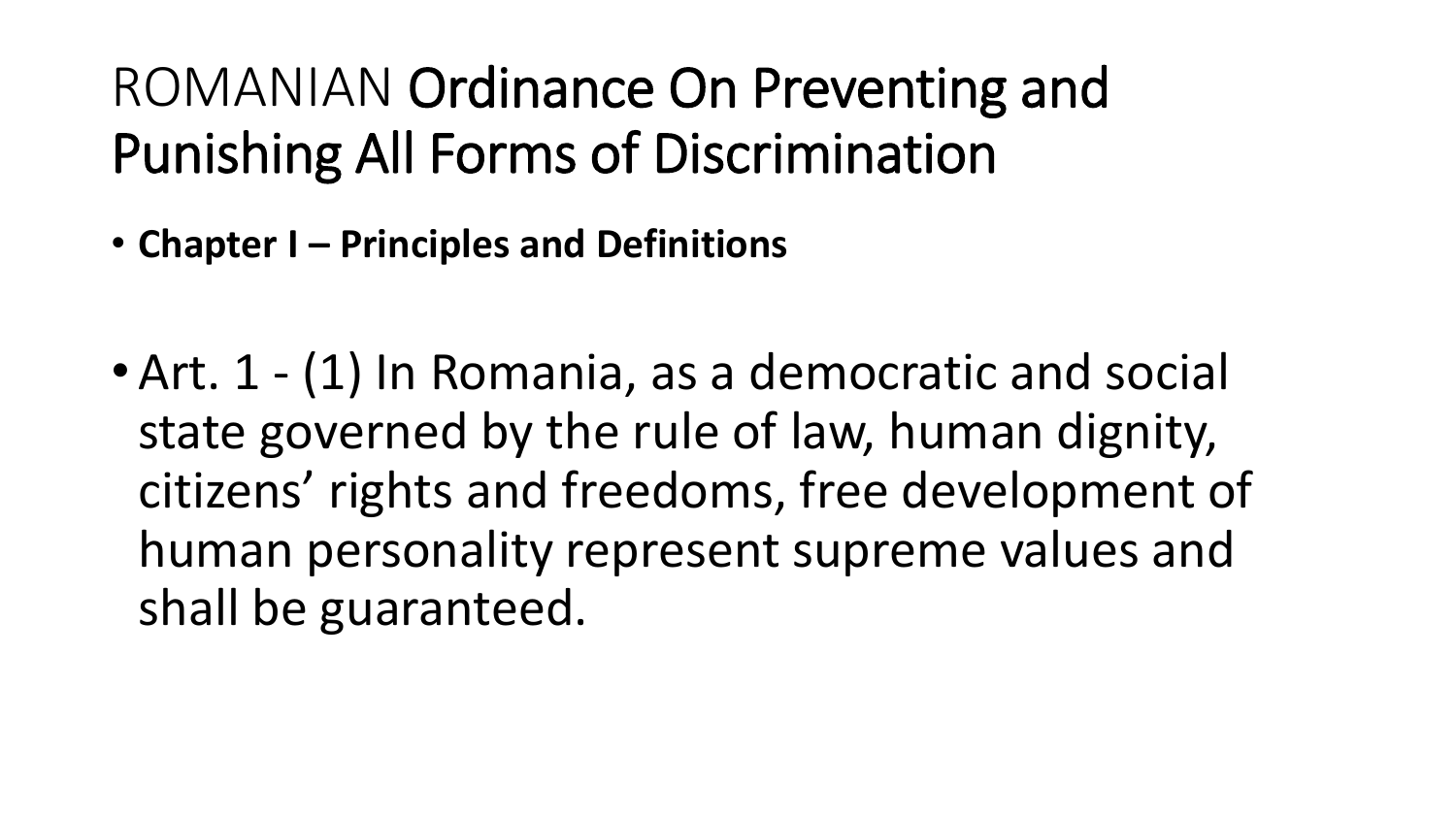(2) The principle of equality among citizens, the elimination of all privilege and discrimination shall be guaranteed, with regard to the exercise of the following rights:

- a) the right to equal treatment before courts and any other jurisdictional bodies;
- b) the right to personal security and to be granted state protection against violence and mistreatment perpetrated by any individual, group or institution;
- c) political rights, namely electoral rights, the right to take part in public life and the right to access to public positions;
- d) other civil rights specified;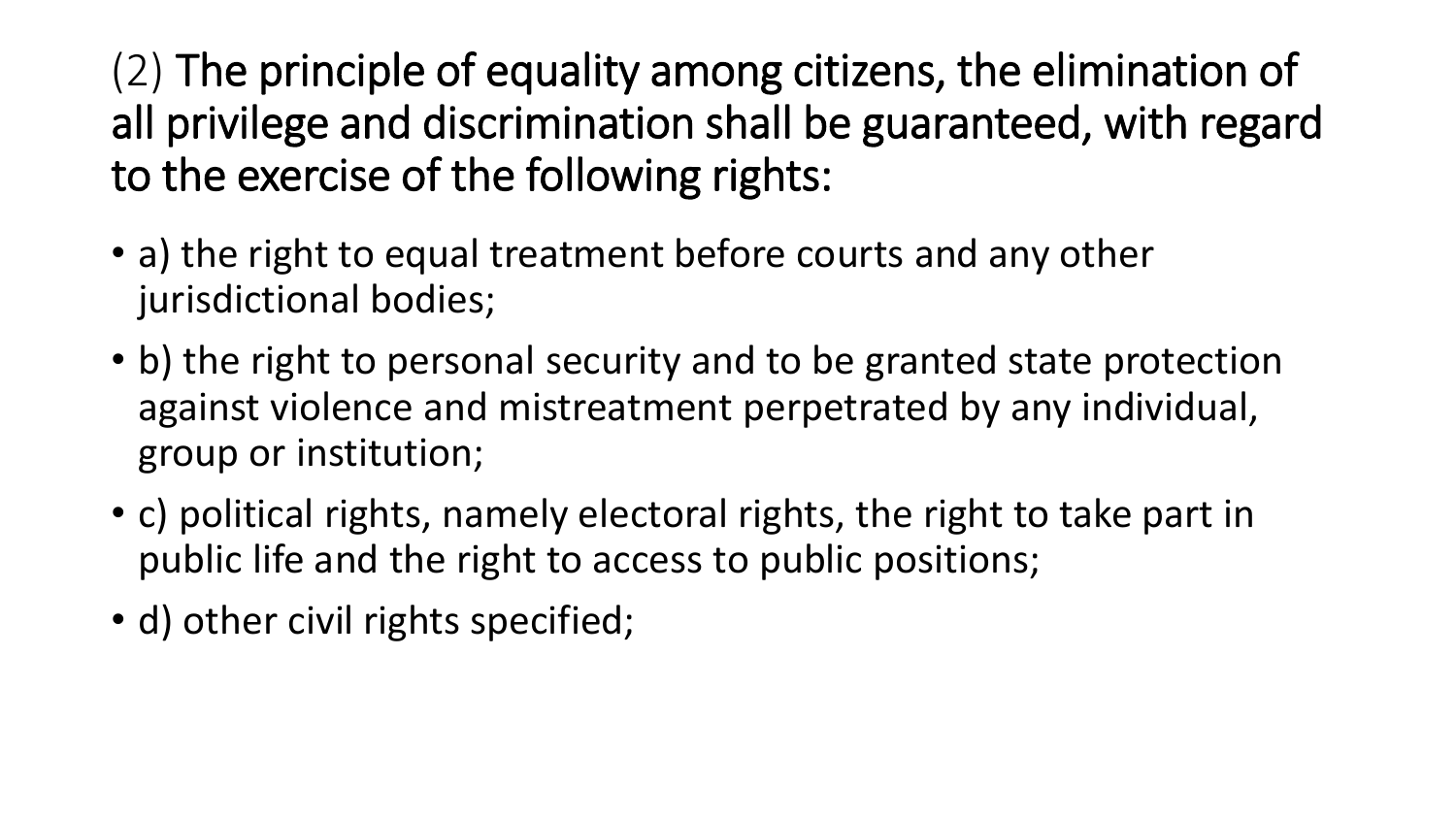e) economic, social and cultural rights, in particular:

- •Including:
- the right to work, to choose freely one's occupation, to fair and satisfactory working conditions, to protection against unemployment, to equal pay for equal work, to fair and satisfactory wages;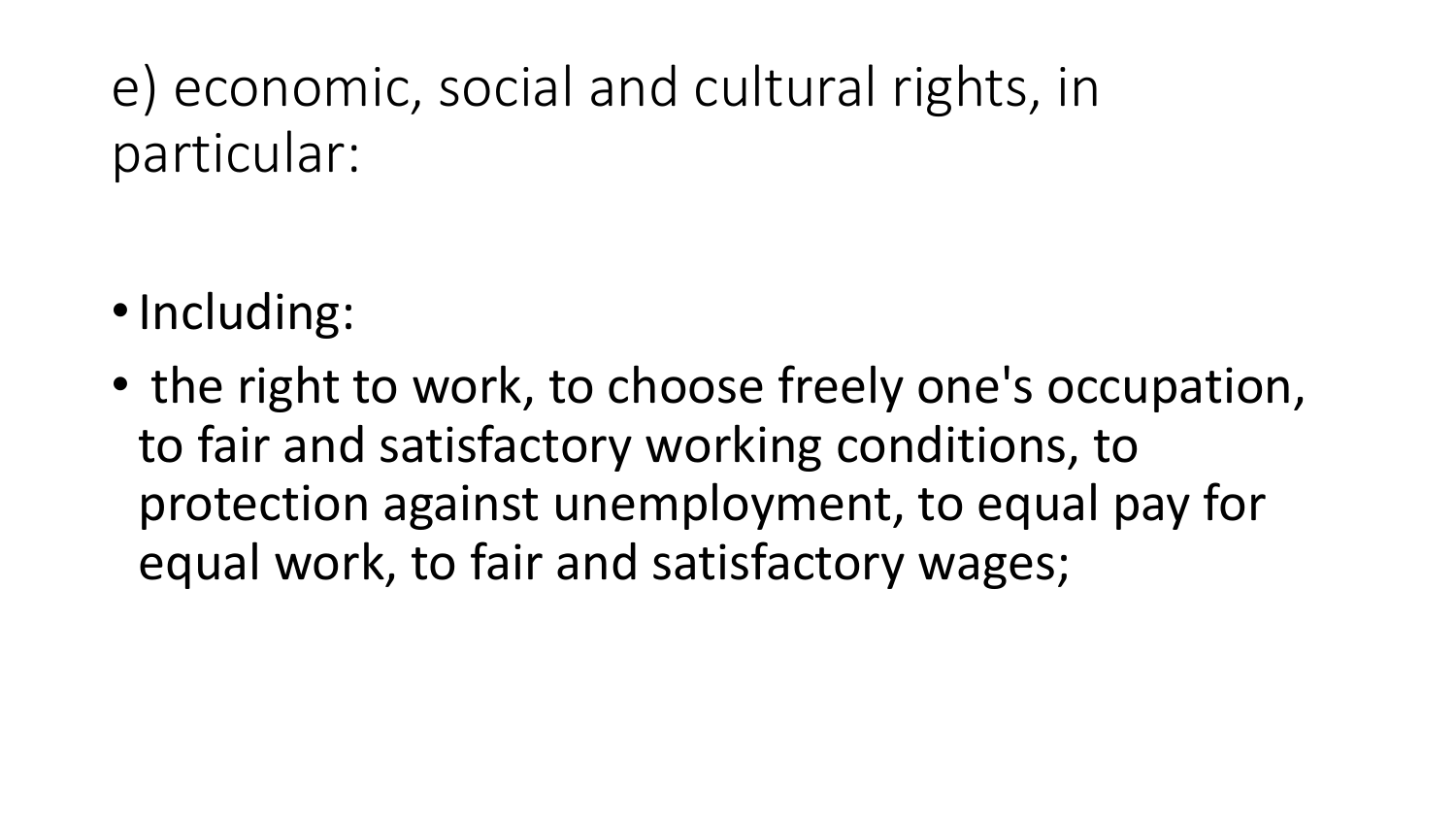# Covered Entities

• (3) Any natural or legal entity shall be under the obligation to comply with the principles of equality and non-discrimination.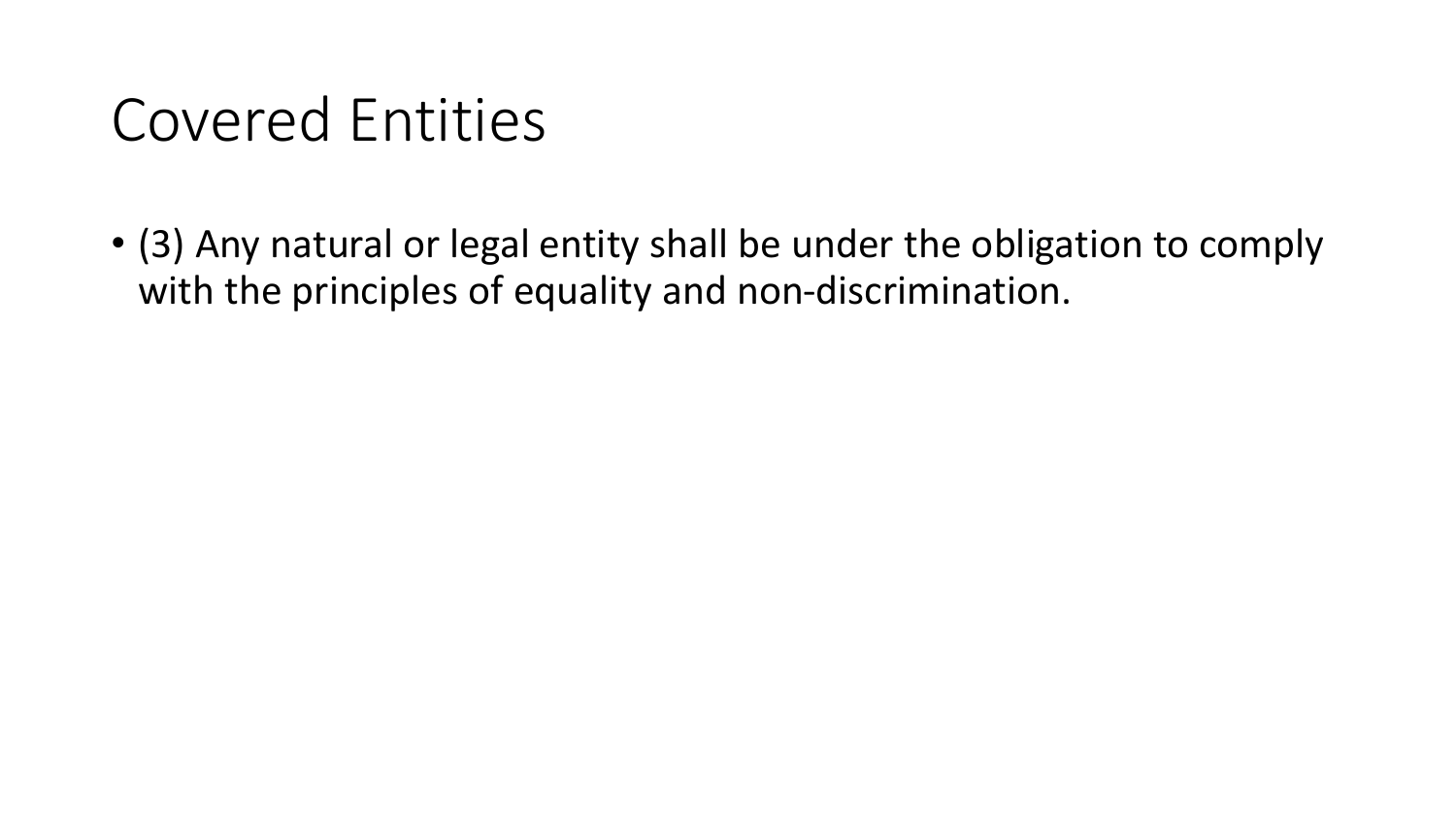- Art. 2 (1) 'Discrimination' shall encompass any difference, exclusion, restriction or preference based on race, nationality, ethnic appurtenance, language, religion, social status, beliefs, sex or sexual orientation, **appurtenance to a disfavoured category or any other criterion**, aiming to or resulting in a **restriction or prevention of the equal recognition, use or exercise of human rights and fundamental freedoms** in the political, economic, social and cultural field or in any other fields of public life.
- (2) Any **active or passive behaviour** that generates effects liable to favour or disadvantage, in an unjustified manner, a person, a group of persons or a community…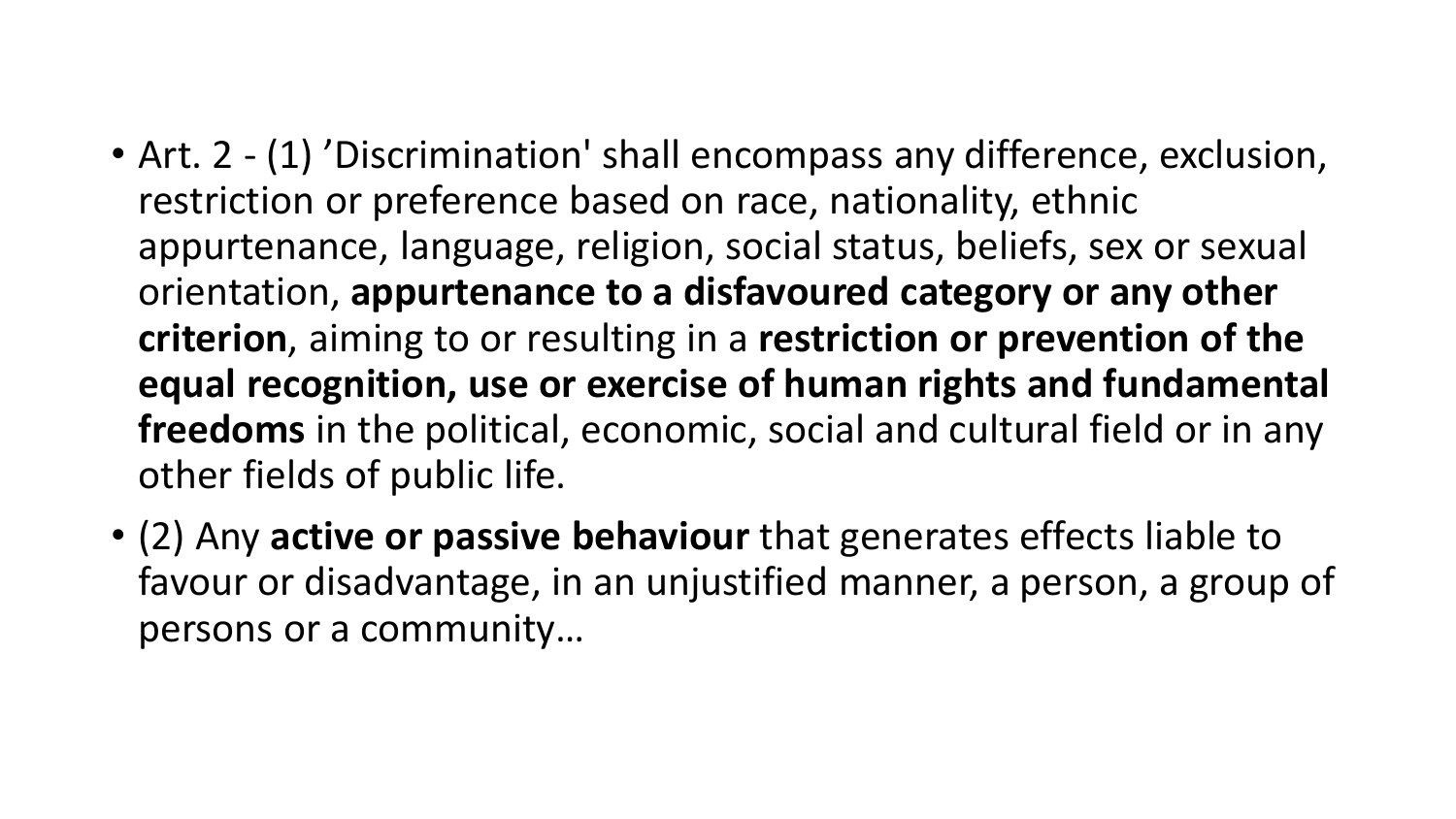#### 'Disfavoured category'

•Art. 4.- …the category of persons that is either placed in a position of inequality as opposed to the majority of citizens due to their social origin or to a handicap or is faced with rejection and marginalisation due to specific circumstances, such as a chronic non-infectious disease, HIV infection or the status of refugee or asylumseeker.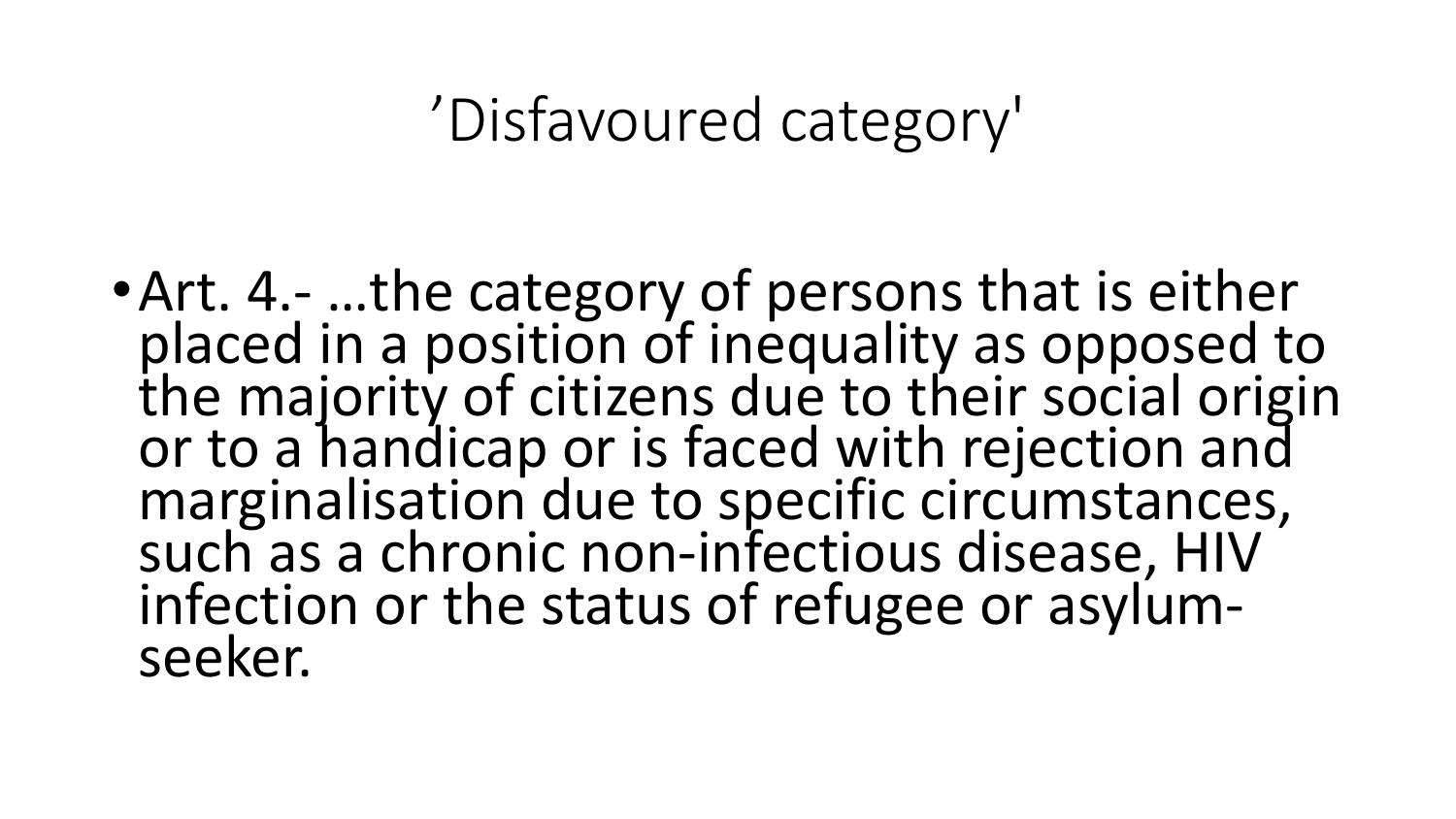The elimination of all forms of discrimination shall be achieved by means of:

- a) affirmative action in favour of persons and groups of persons belonging to national minorities, of the communities of national minorities, when they do not enjoy equal opportunities;
- b) sanctions instituted against the discriminatory behaviour...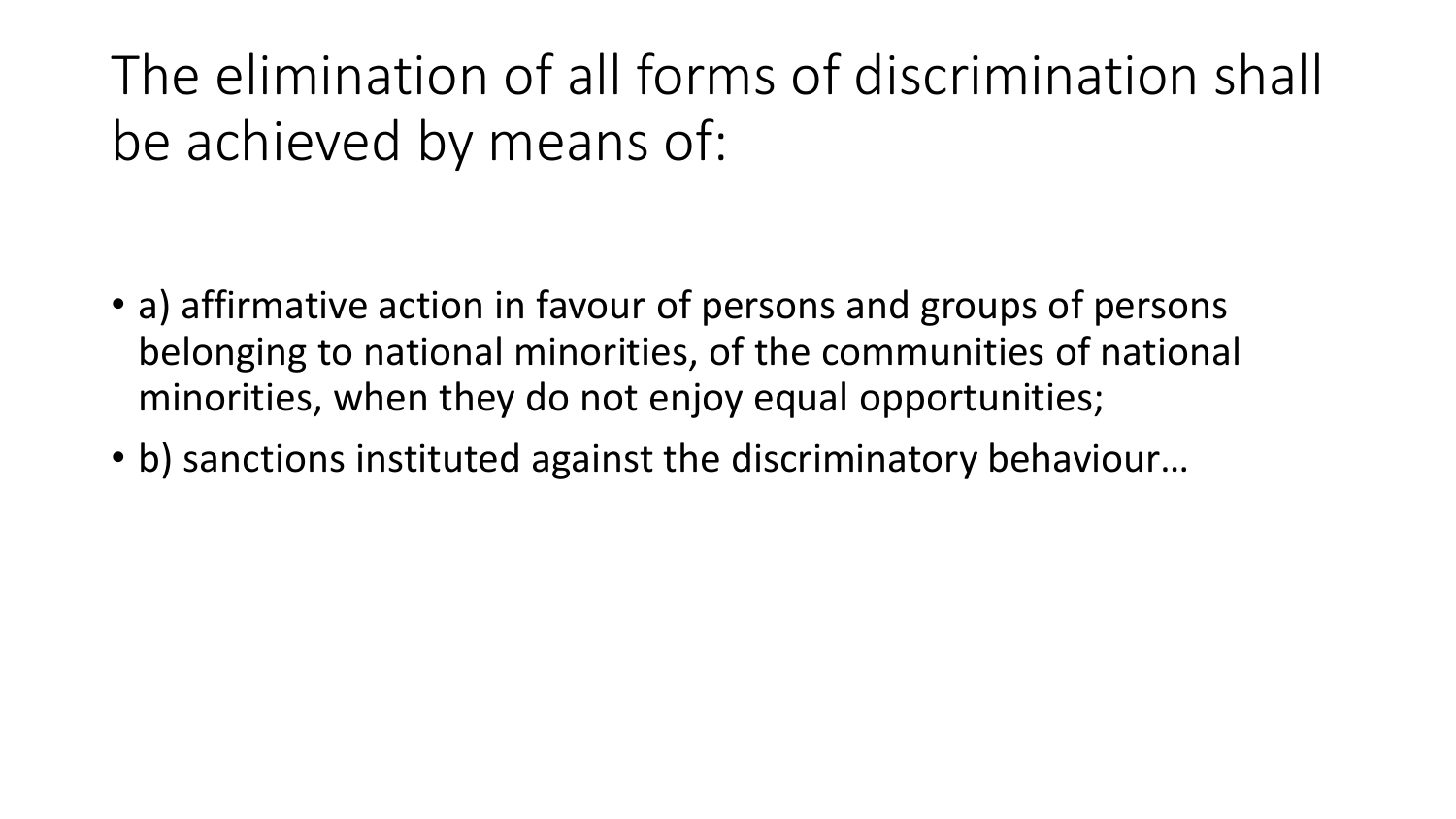### Defenses:

- -Employer is not required to hire unqualified person under general standards of the profession:
	- •as long as the refusal does not constitute an act of discrimination under the ordinance herein.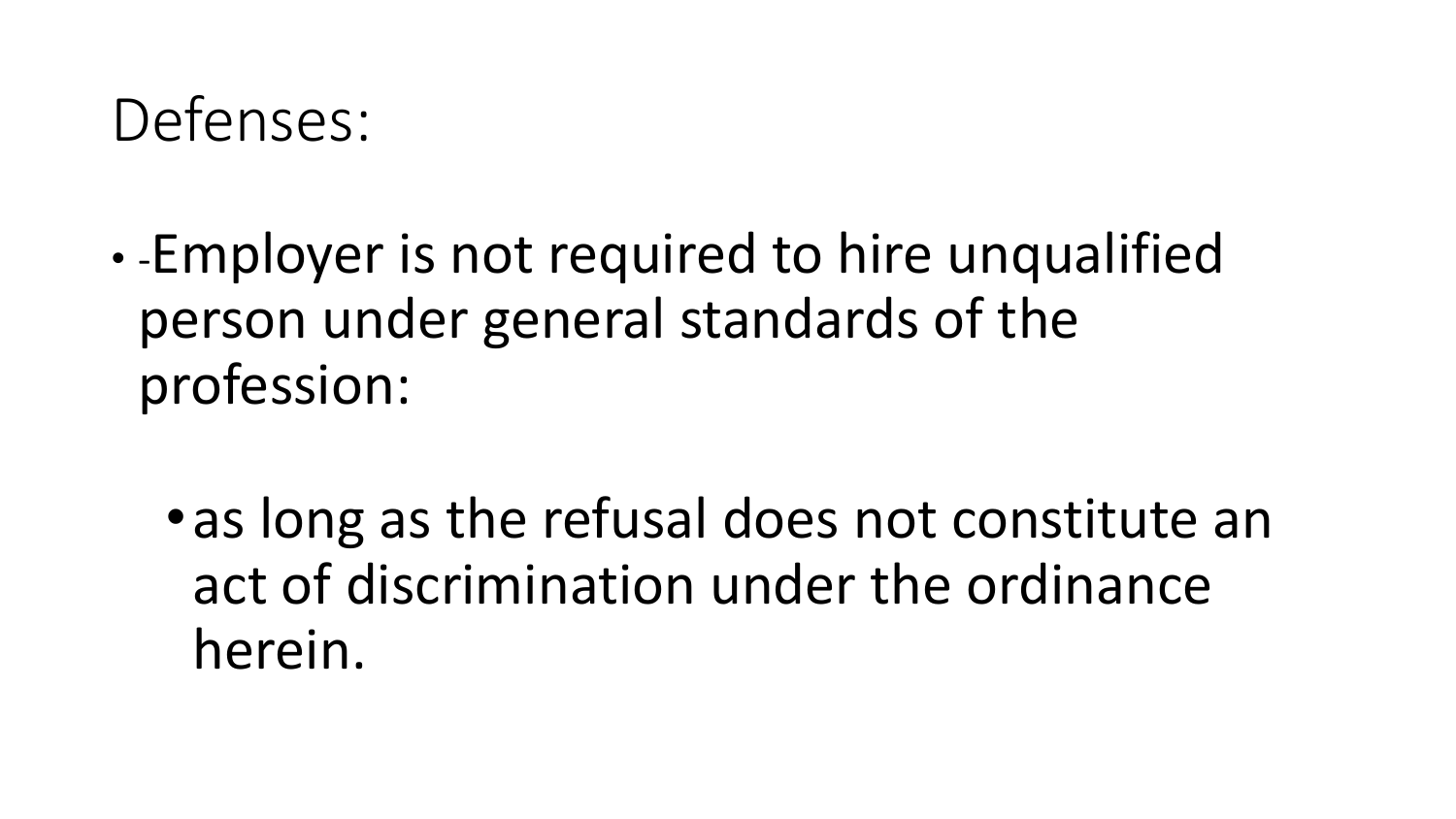#### Sanctions

- Art. 21 (1) Damages proportionate to the prejudice and return to status quo or annulment of discriminatory situation;
- (2) Damages are not subject to judicial taxes.
- (3) Government can withdraw the licence of legal entities that engage in discriminatory acts that significantly prejudice the society, or that commit repeated violations that have caused minor prejudice to society.
- Art. 22 (1) Human rights non-governmental organisations can appear in court as parties in cases involving discriminations;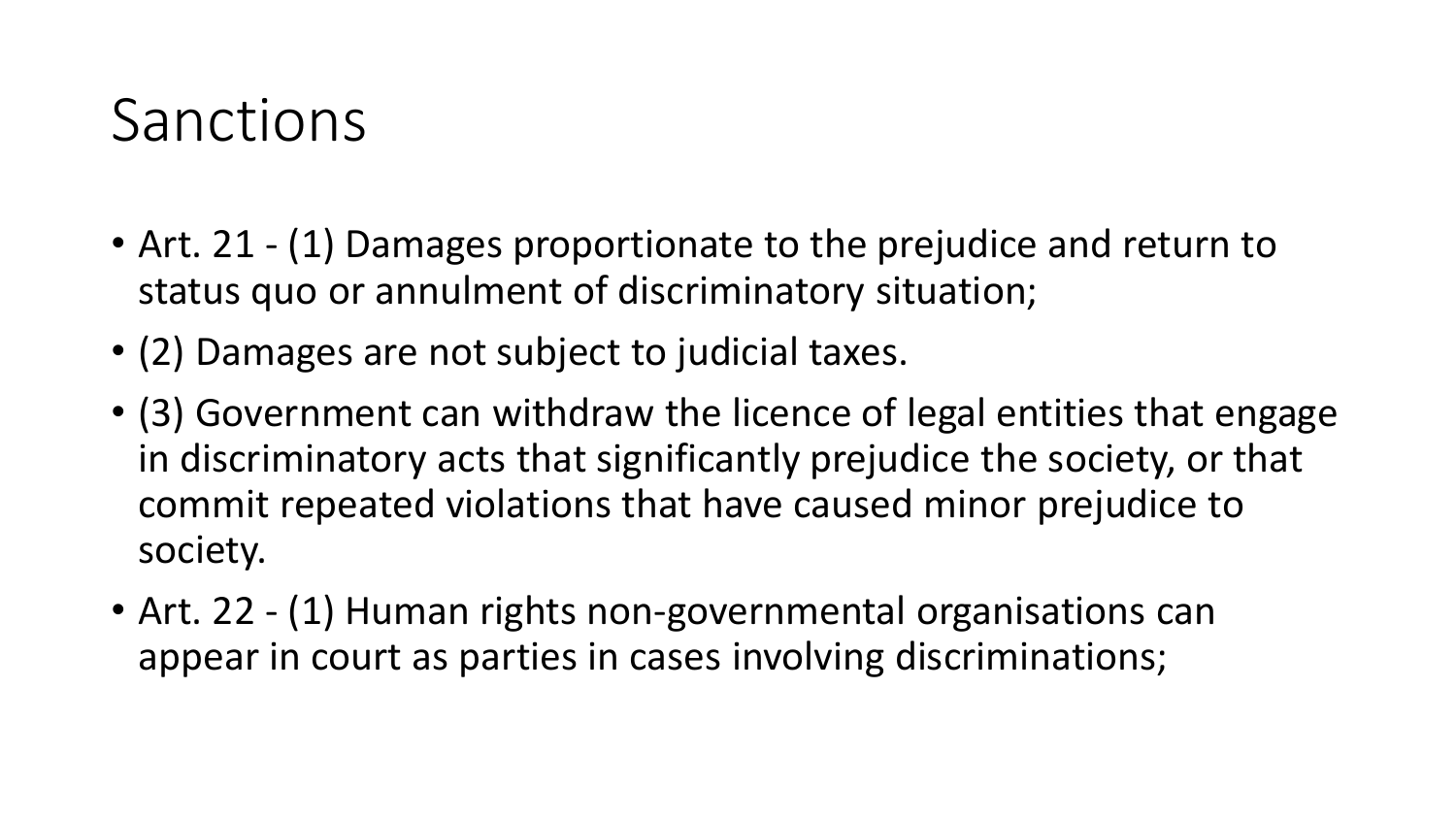#### Fines

- 1 million lei to 10 million lei if the discrimination affects a natural person;
- 2 million lei to 20 million lei, if the discrimination affects a group of persons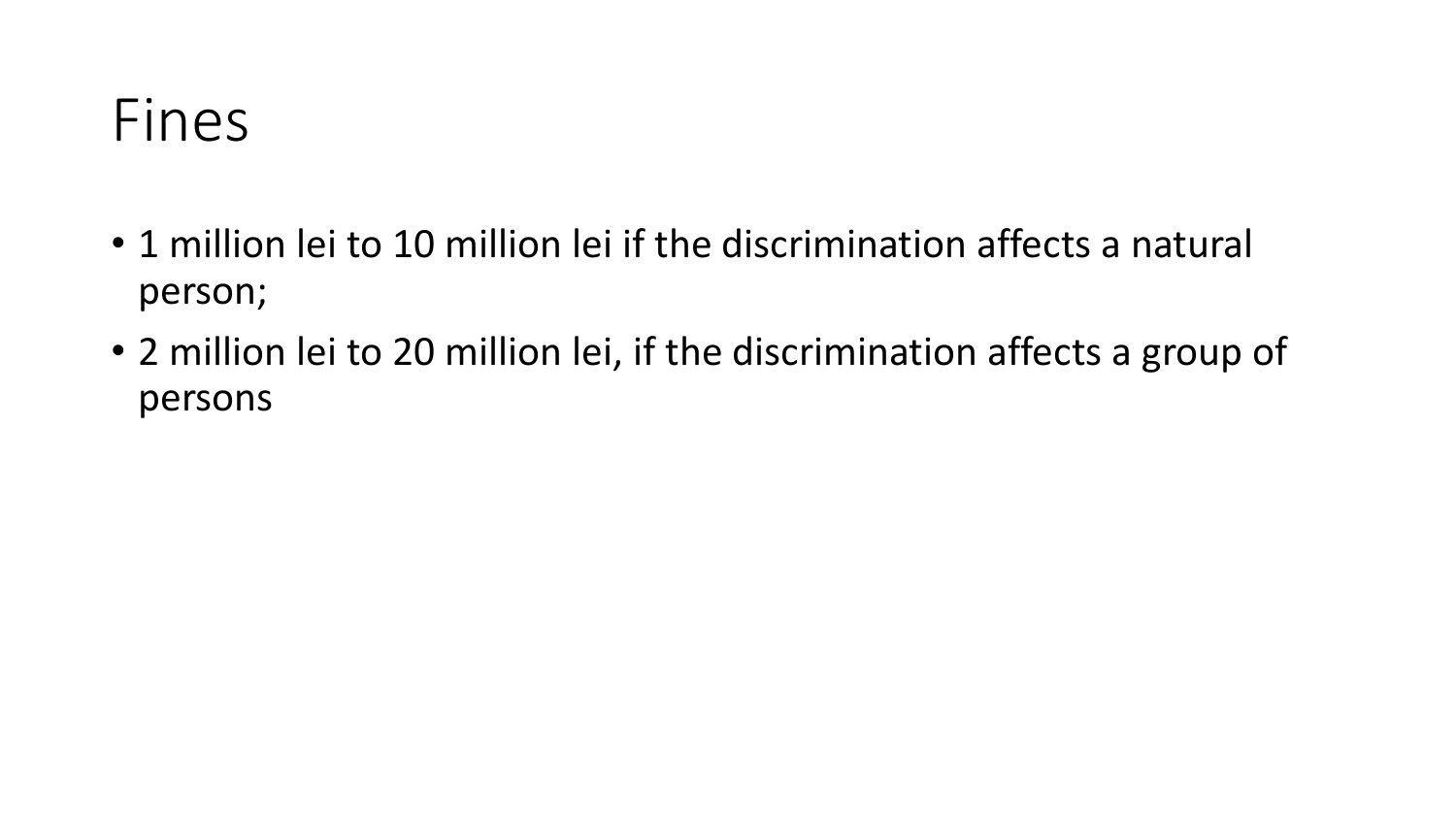UN Convention on the Rights of Persons with Disabilities; Adopted 2006; Into Force: 2008

- Recognizes Human Rights of PWD
	- 164 ratifications- Romania ratified January 2011.
- Reaffirming the universality, indivisibility, interdependence and interrelatedness of all human rights and fundamental freedoms and the need for persons with disabilities to be guaranteed their full enjoyment without discrimination.

#### • **Article 27 - Work and employment**

• 1. States Parties recognize the right of persons with disabilities to work, on an equal basis with others; this includes the right to the opportunity to gain a living by work freely chosen or accepted in a labour market and work environment that is open, inclusive and accessible to persons with disabilities.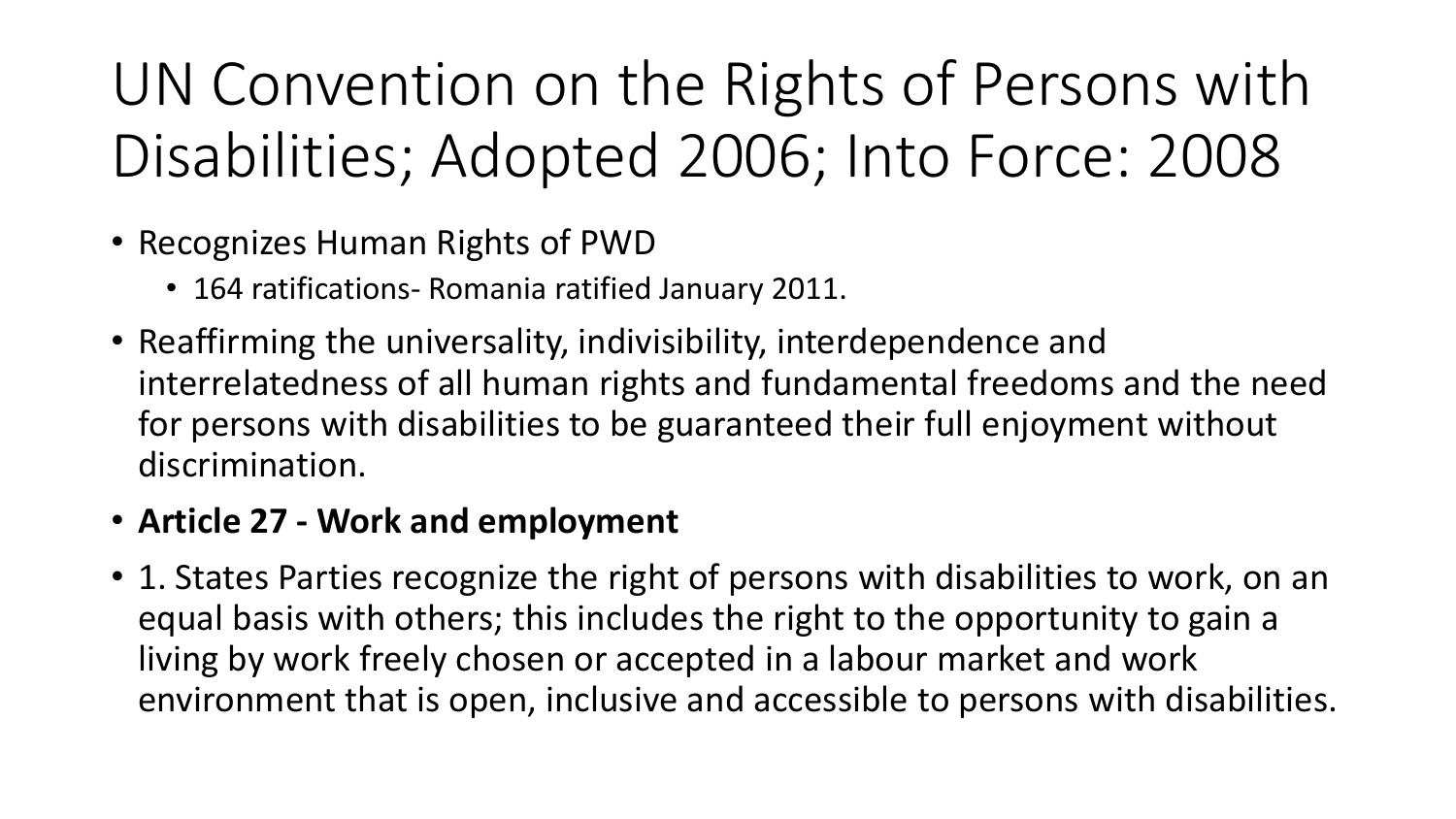Gathering Information/ Interviewing: Joint Attorney Client Task

•Objectives?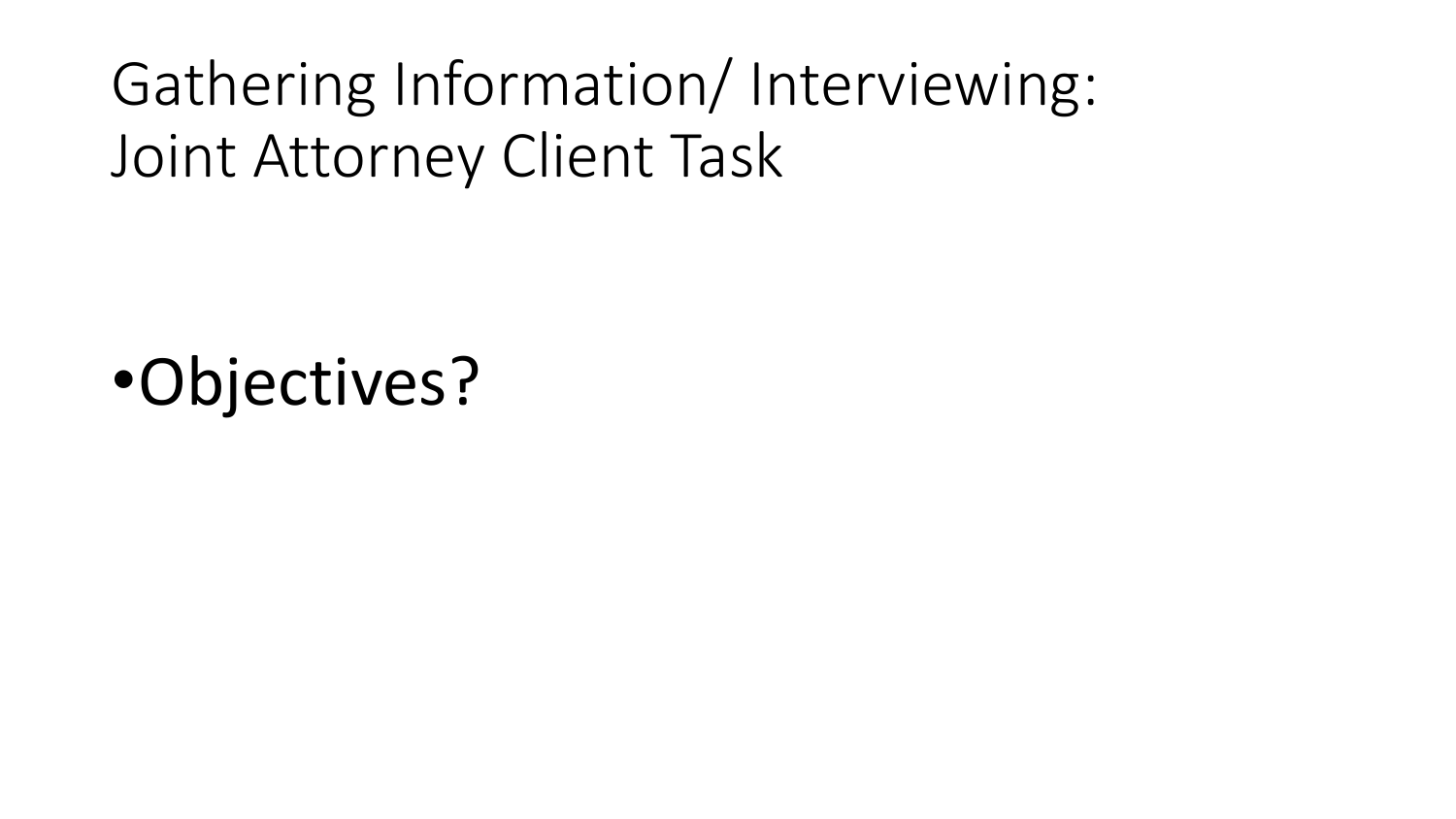# Objectives:

- Develop Rapport
- Gather Information
	- Give client opportunity to tell story
	- Identify and understand client's interests, needs and objectives/goals
		- Including less tangible interests: reputation, relationship, feelings
	- Work with client to understand other party's interests, needs and goals;
- Demonstrate Professional Competence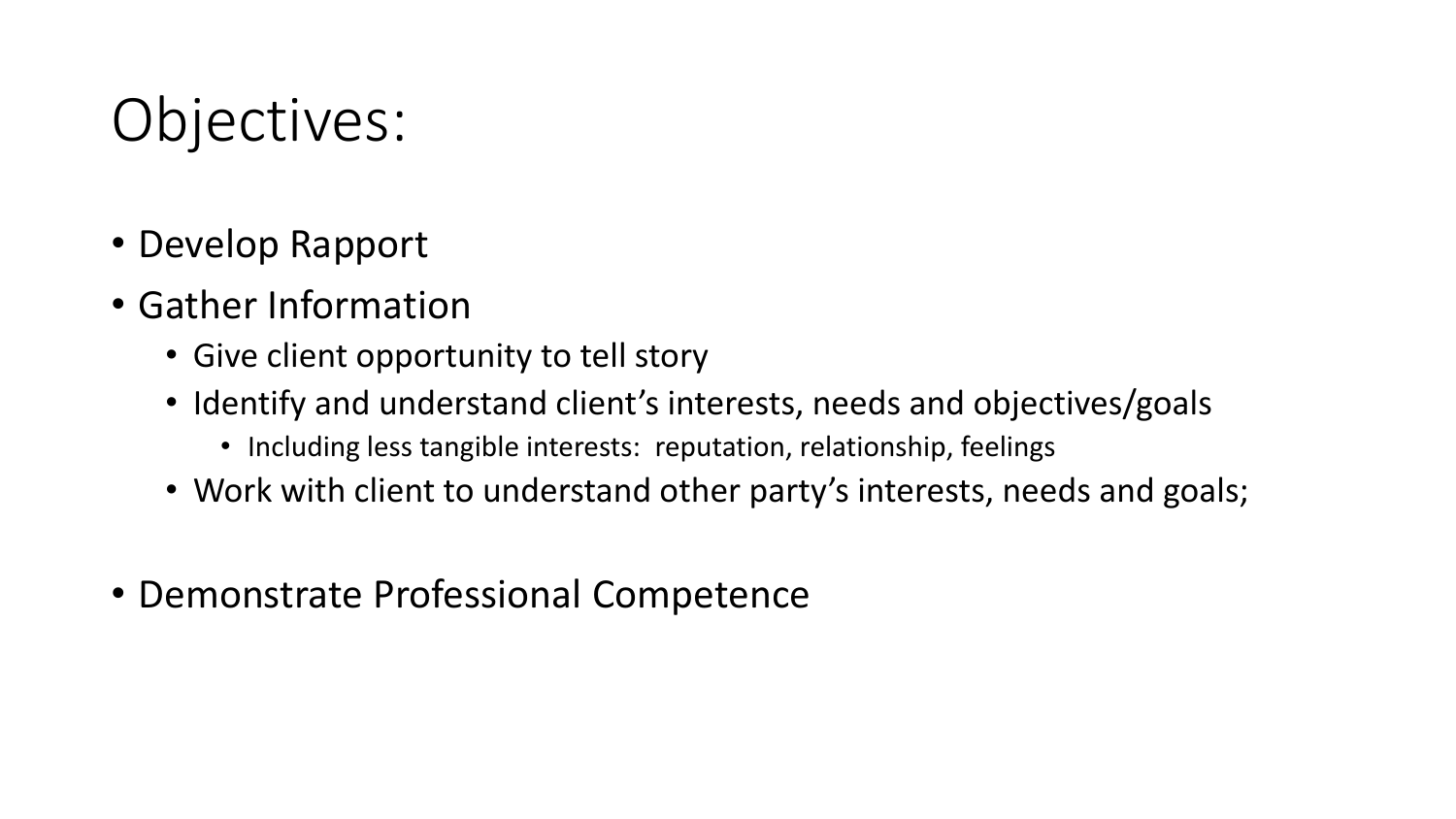#### **Structure**

- Intro/Glad to meet you
- Client's Definition of the Problem: What brings you here today?
- Client Narrative: Tell me all about it. (Ice breaking & problem description).
- Preparatory Explanation: Time, Role Expectations, Road Map, Confidentiality
- Client's Description of Relief/Desired Outcome: How would you like to see this turn out? Means of achieving desired outcome; Legal and non-legal concerns
- Attorney Follow-Up- Let me ask some questions. T-Funnel
- Concluding Summaries/Next Steps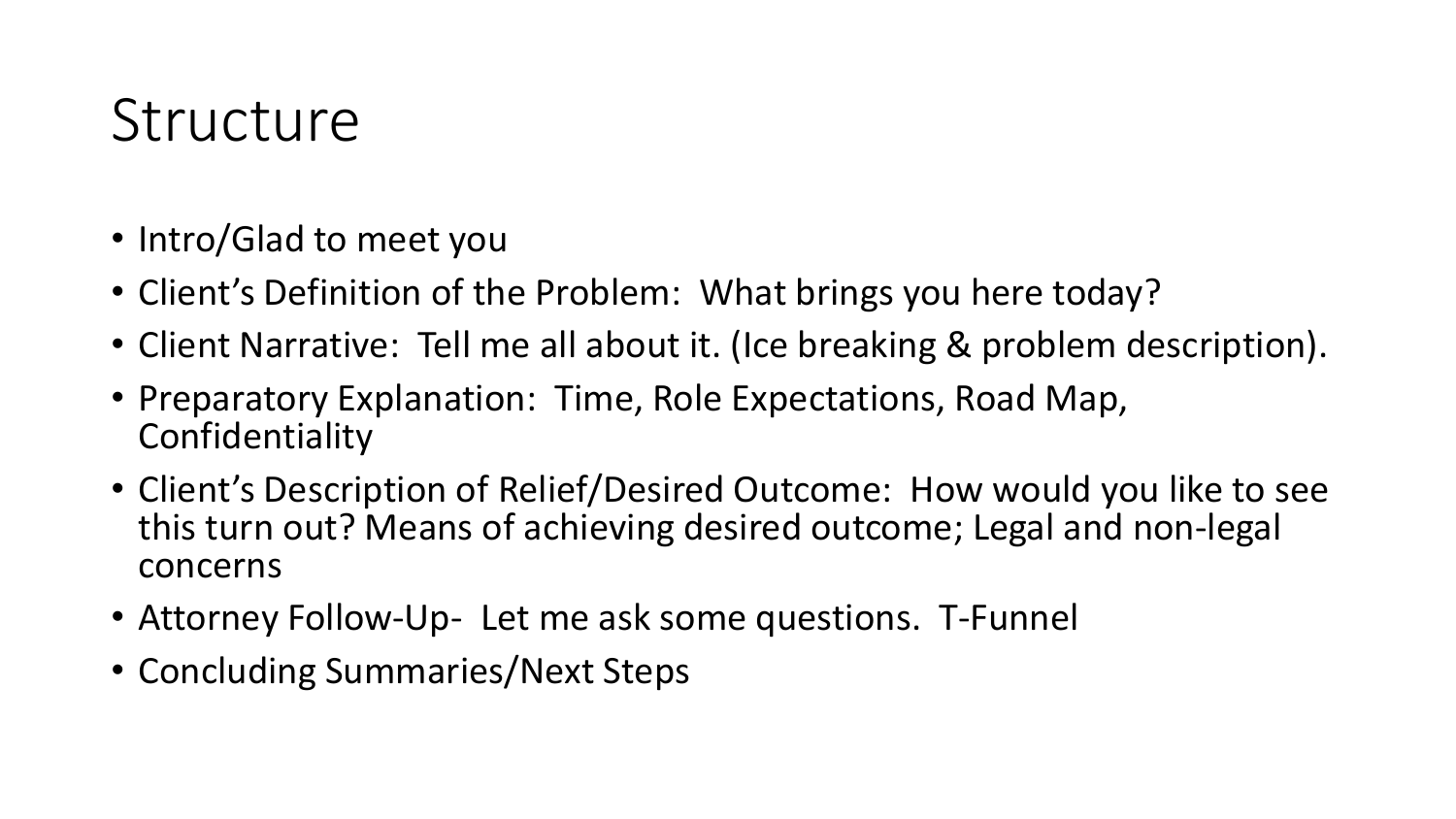#### Question

• You haven't had much experience interviewing have you?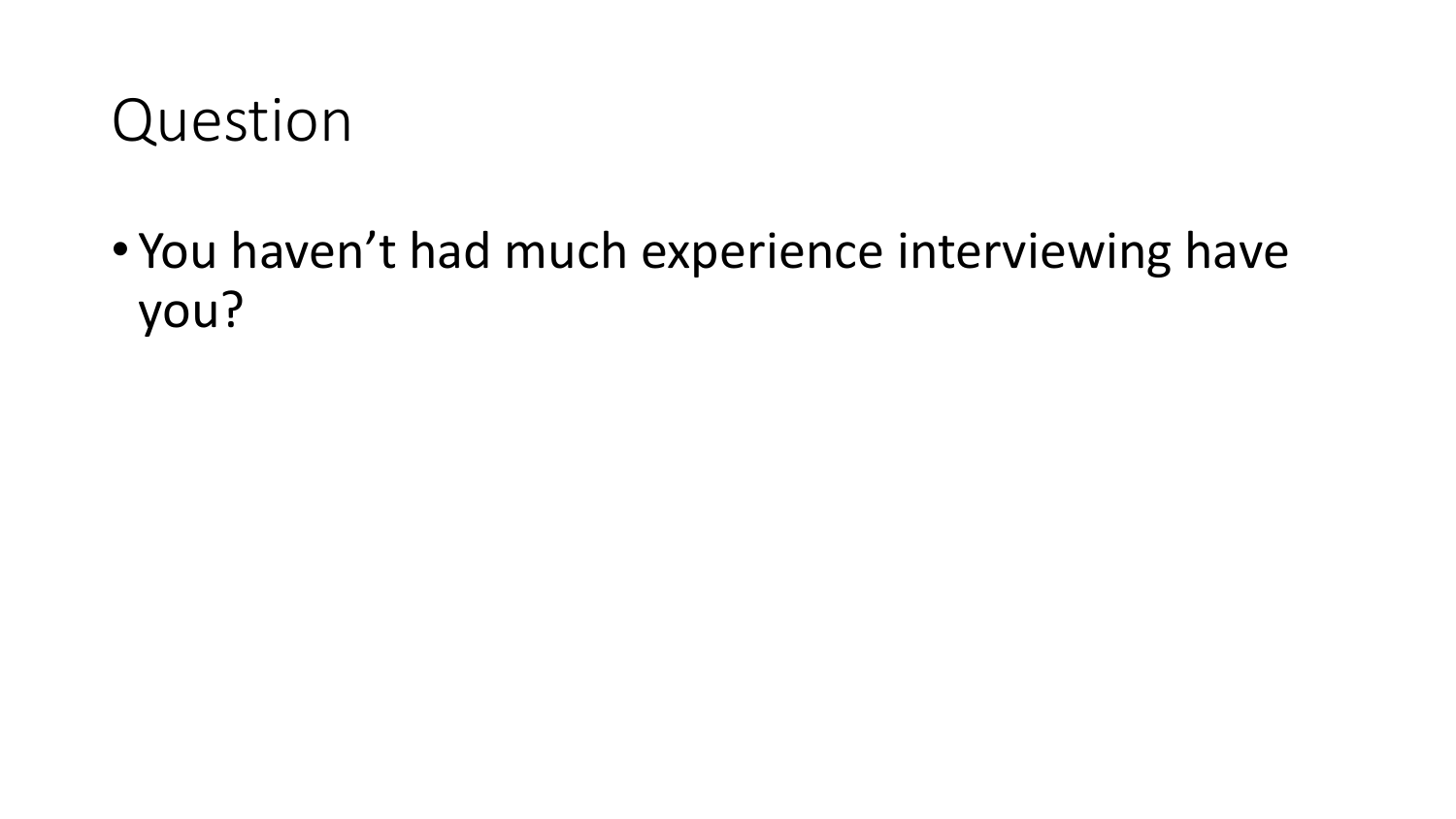# Questions

- Open ended:
	- Can you tell us what brings you here?
	- Please tell us why you decided to get divorced?
	- Who?, What?, Where?, When?, How?, Why?
- Narrow/Closed/Leading:
	- Did Mary's schoolwork decline after the separation?
	- Mary's schoolwork declined after separation?
	- Mary's still getting C's in her schoolwork?
	- You weren't able to focus on Mary's schoolwork after the separation were you?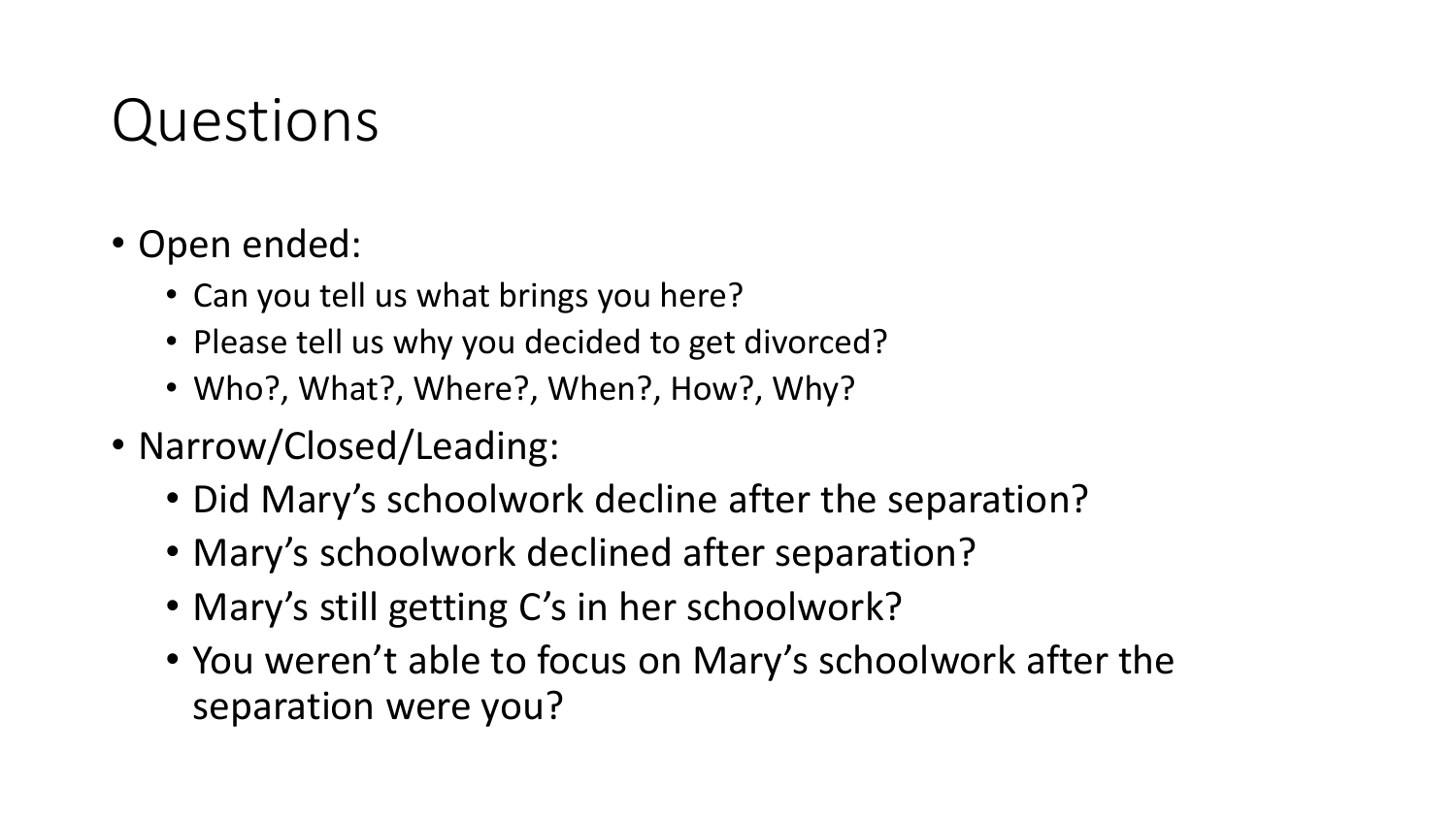# Try to ask me about what I've eaten today?

• Open to closed—continuum.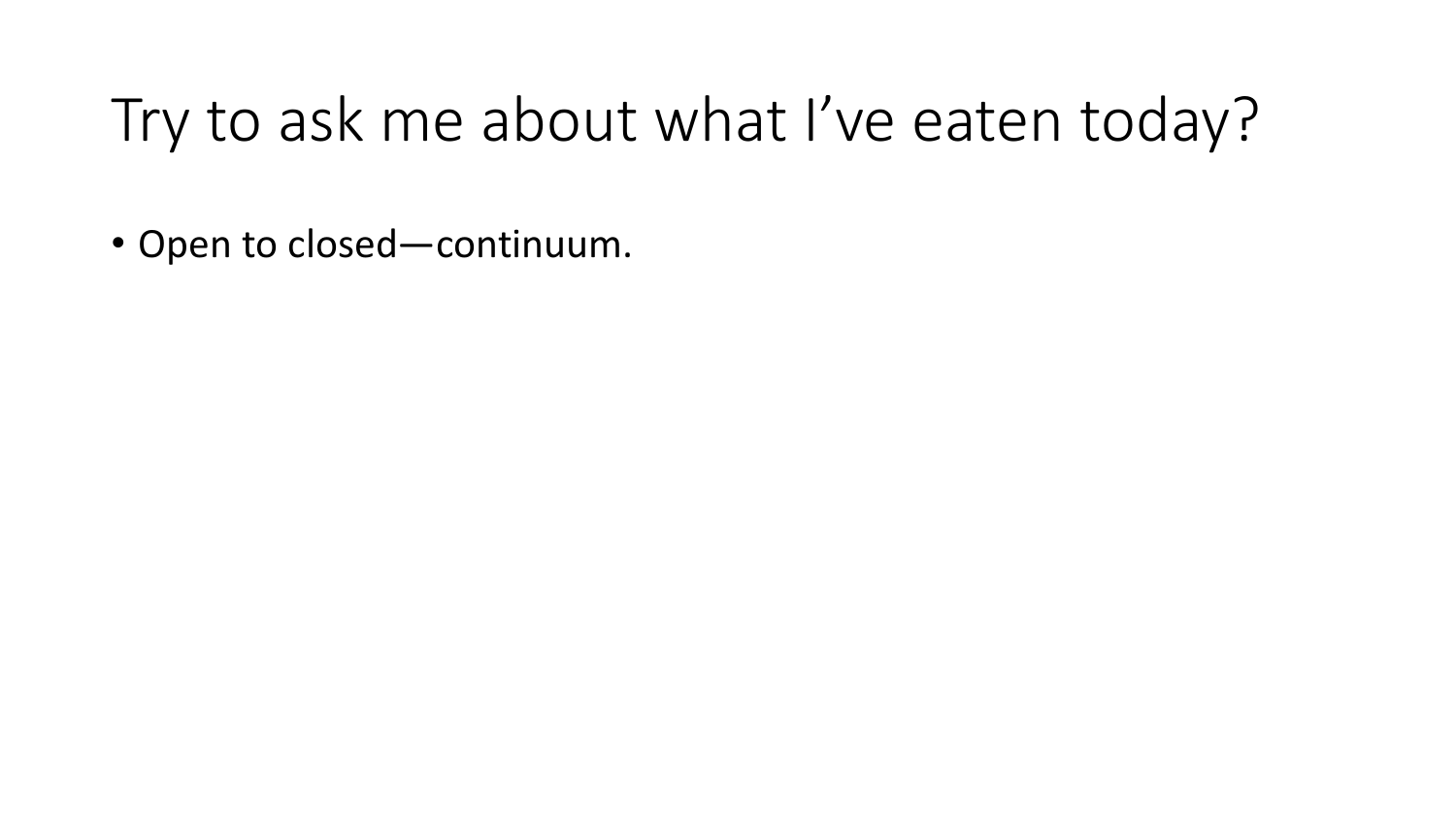#### More on Questions:

- Clearinghouse Questions:
- So before we move on to another topic, is there anything else we haven't covered regarding the impact of your separation on Mary's school? performance?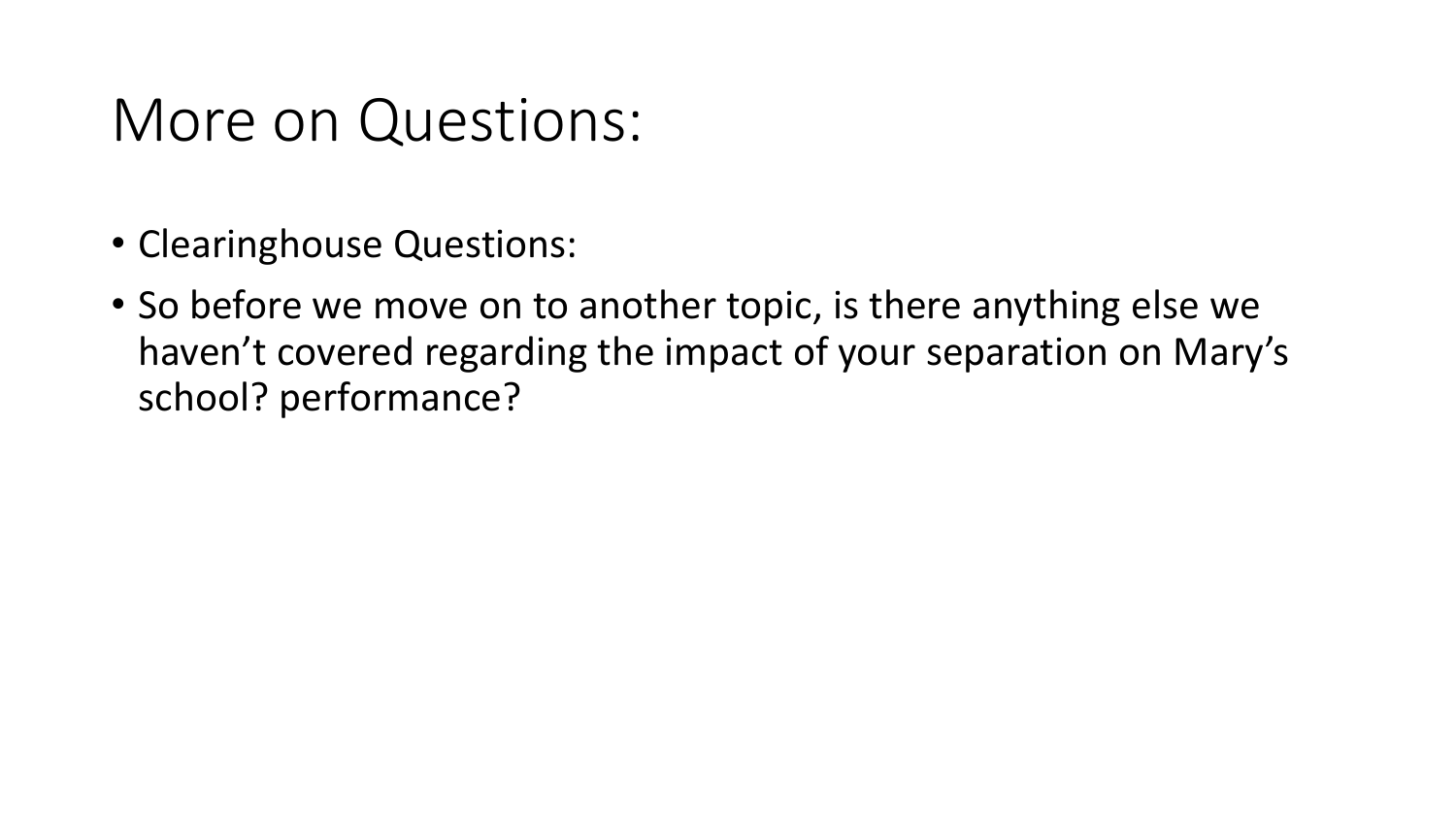Active or Reflective listening: Reflect, but don't parrot, the content, feelings or underlying interests of the speaker's statement.

- Dad: "Ever since the separation, I've been completely unable to concentrate at my job. He hasn't said anything yet, but I can tell that my boss has totally lost patience with me!"
- Identify: Content, Feelings and Interests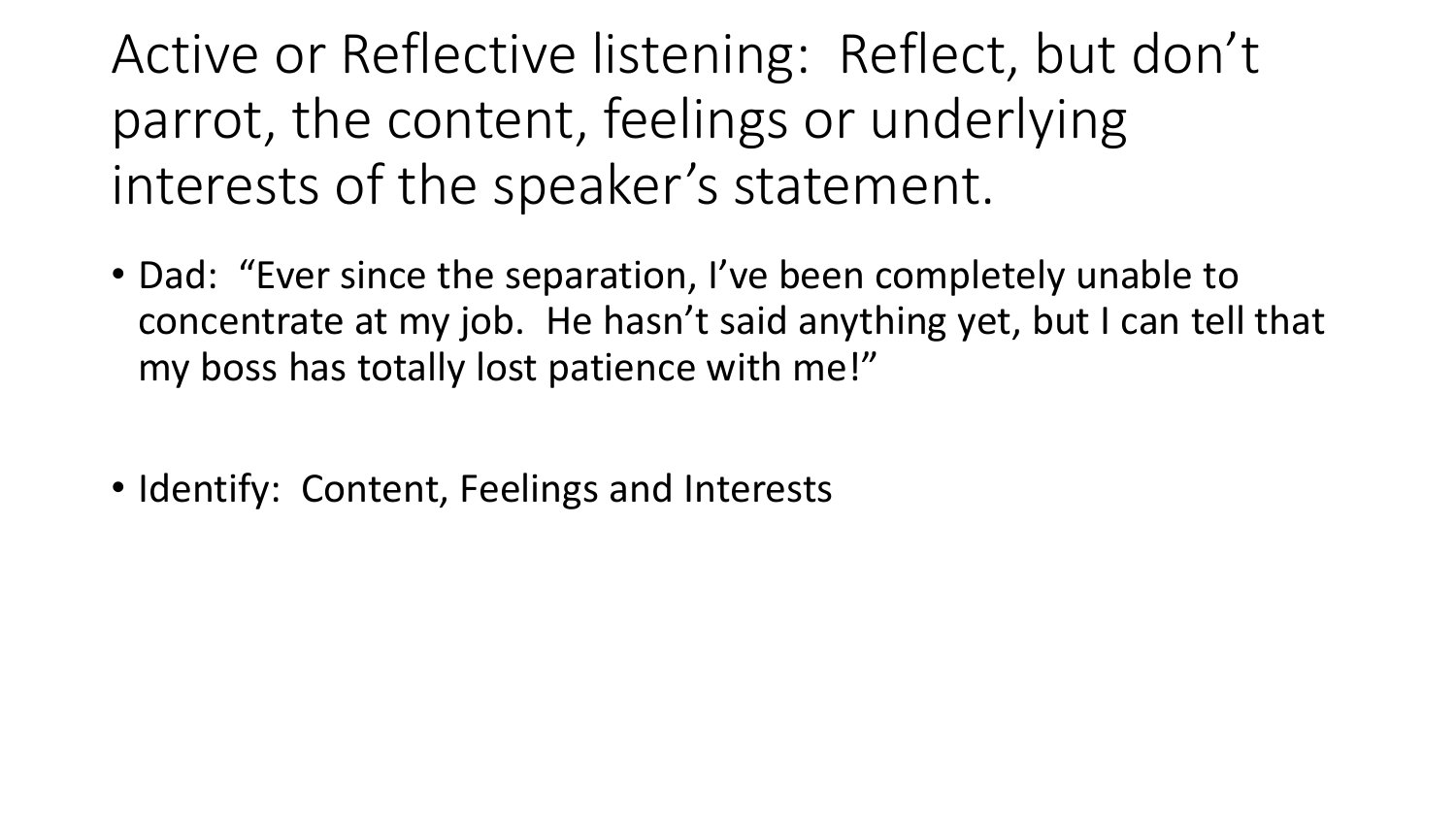- Content: "So your separation has really been affecting your performance at work."
- Feelings: "So this whole thing, the separation and all, has been pretty stressful for you."
- Interests: "It sound as if you're also worried about job security/keeping your job?"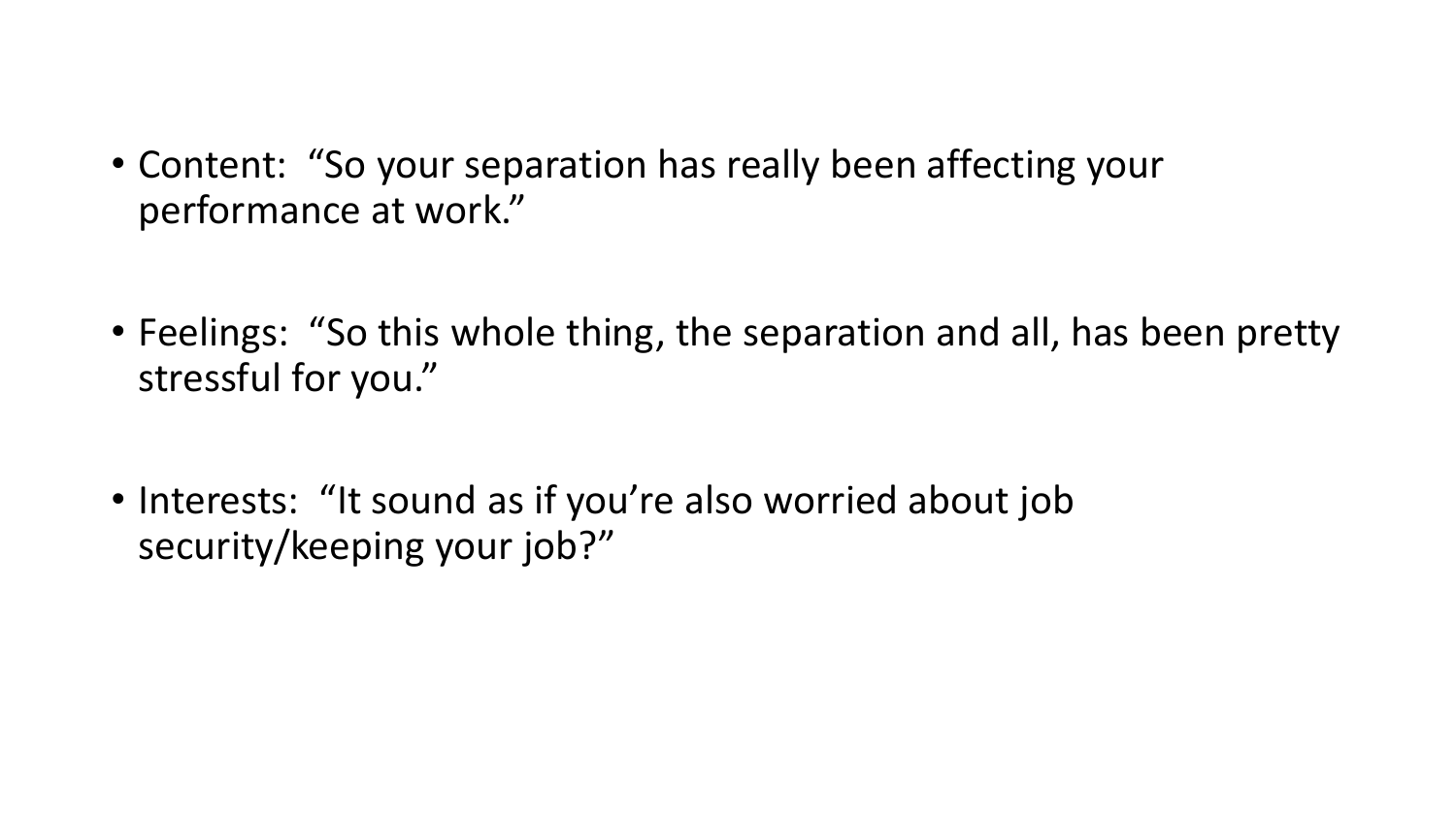#### Summarizing Questions

• So, to summarize, you are here to discuss a, b and c?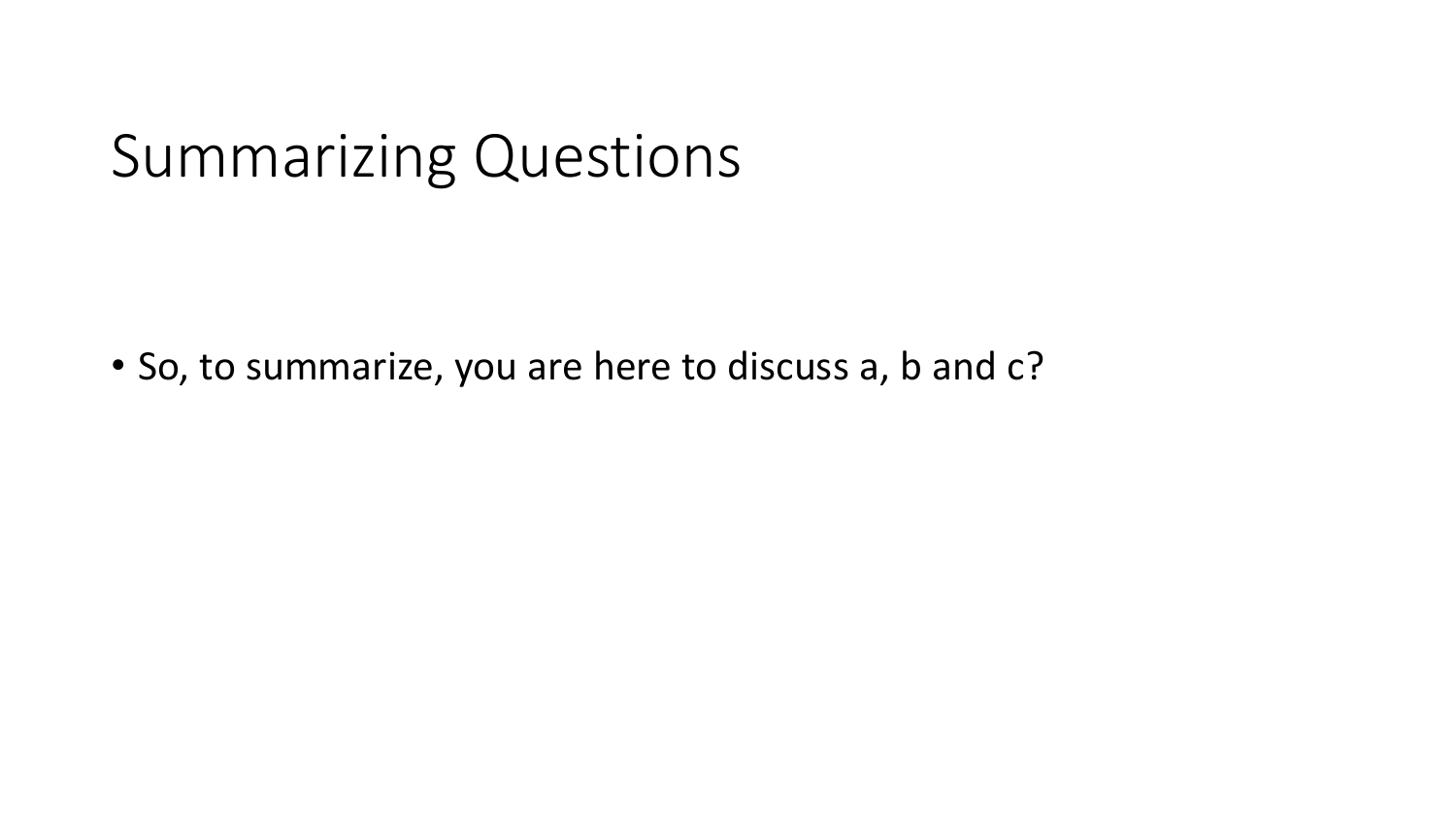Productive Reframing: Prep for Negotiation/Mediation Remove "Sting" but Preserve Essential Meaning

- •Dad: "I'm not going to accept any agreement that gives me less time with the kids than her!
- Mom: "How can I trust anything he says?" For two years, he's been a complete deadbeat about his child support obligations!
- Positively re-frame.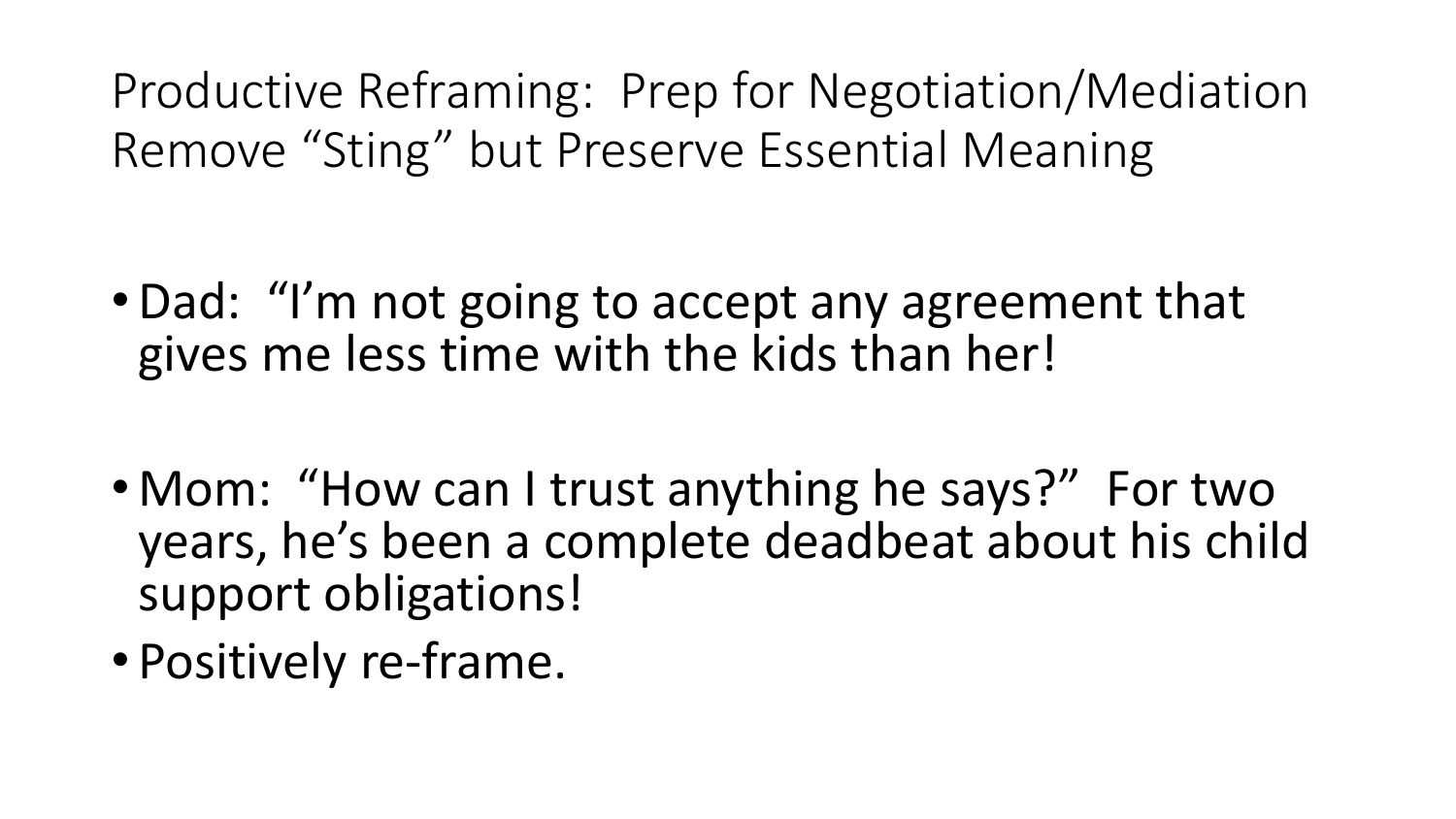# Reframing

- Reframe Dad's from position to an interest: "So maintaining a strong and healthy relationship with your kids, on terms that are fair and equitable, is very important to you?"
- Reframe Mom's from past and individual focus to future and shared focus: "So any agreement we reach here has to include mechanisms to ensure that everyone meets their obligations?"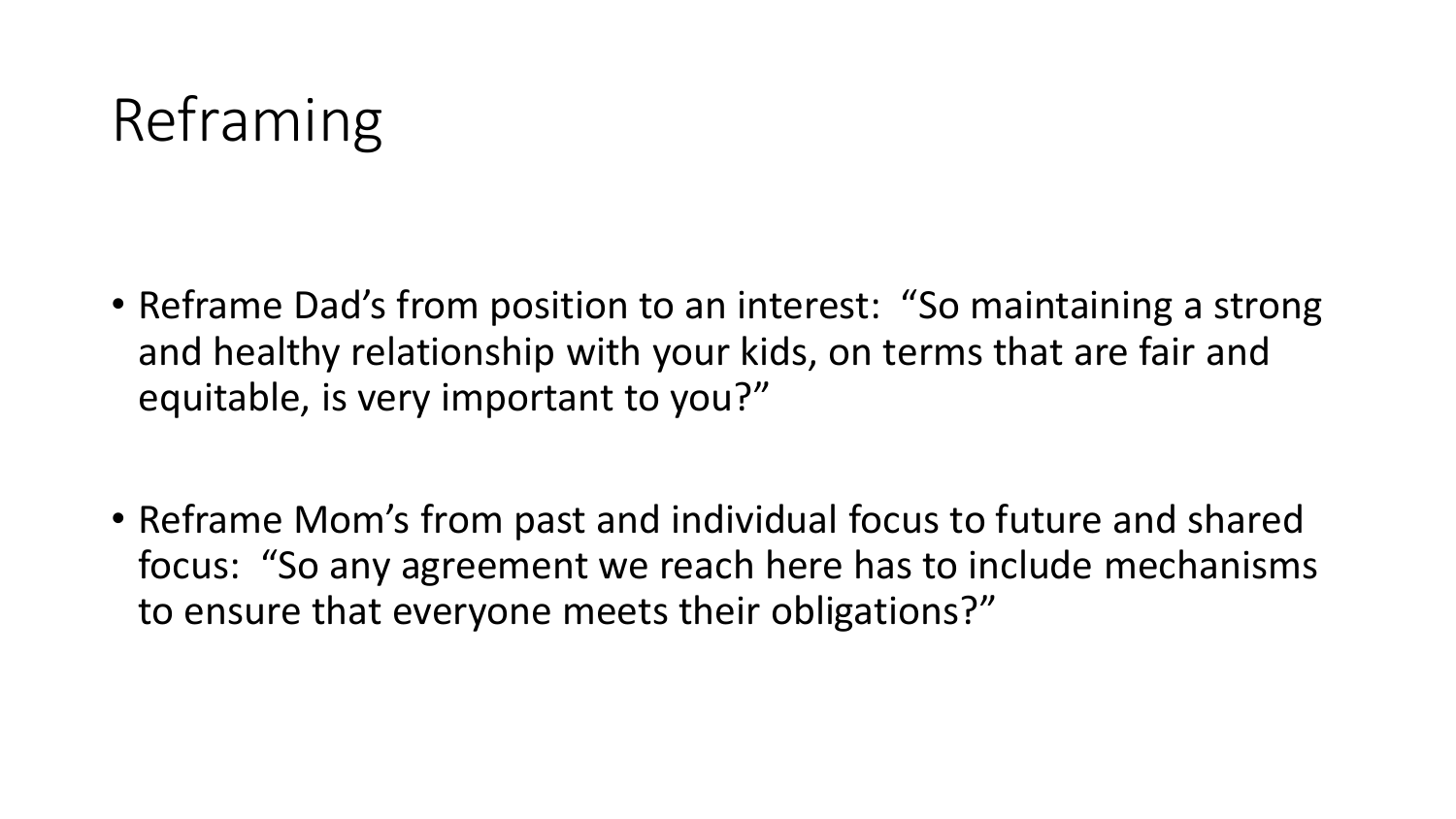# Our Problem: Employment Discrimination by Public Hospital

- Mr. DeAngelo: 35-years old; legally blind since birth.
- Impaired vision even with corrective lenses.
- Unable to drive an automobile.
- In order to read, he must wear his eyeglasses and use a magnifying device.
- Works in IT department—administers IT network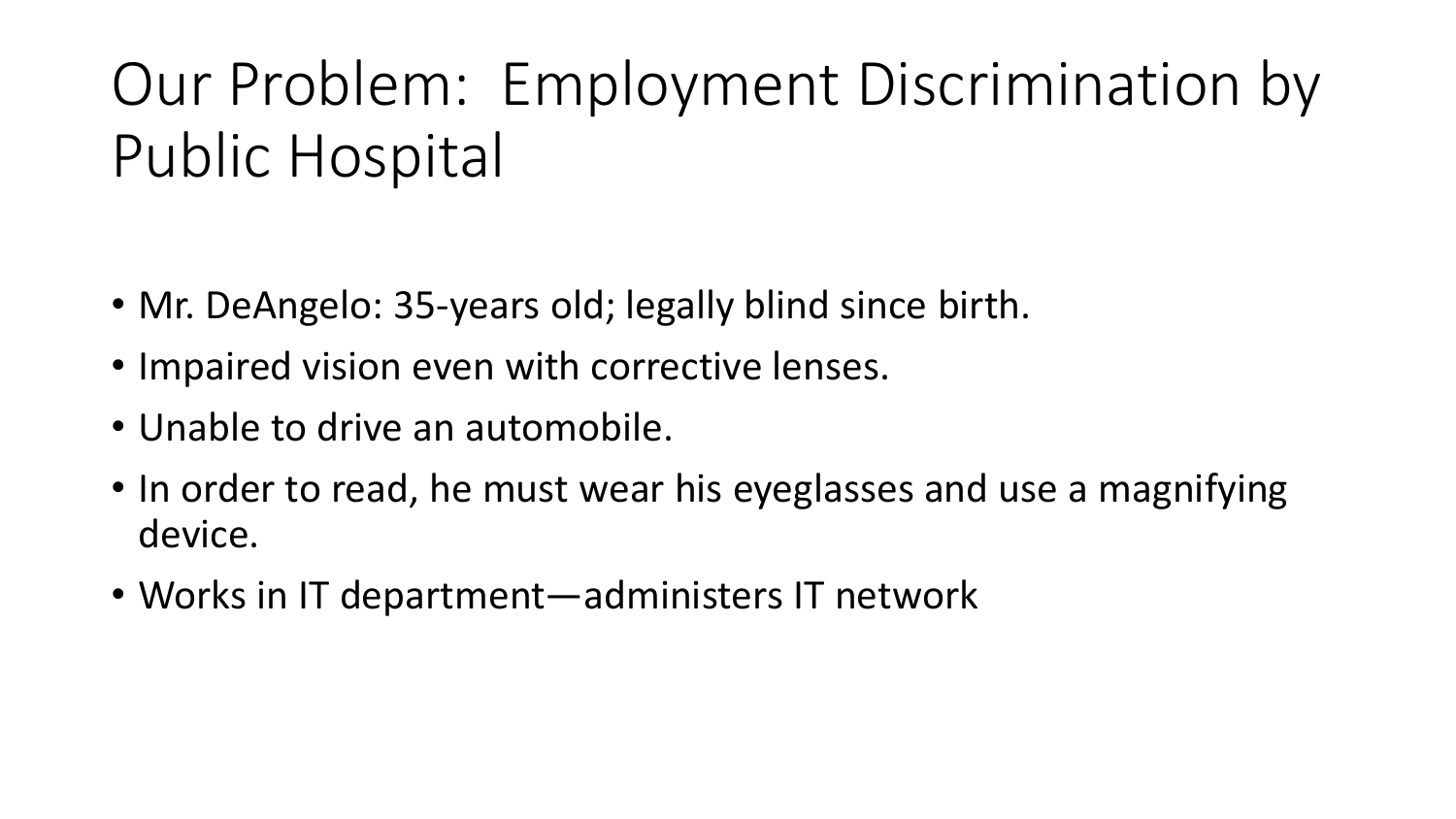# Discrimination

•

- Disability-related harassment and fail to take corrective action after his complaints of harassment;
- Refusing to assign him complex work under job title so as to adversely affect his opportunities and status at work;
- Failing to provide reasonable accommodations;
- Failing to allow him to telecommute on a part-time schedule, like non-disabled co-workers; and
- Terminating his employment in response to his request for accommodations.